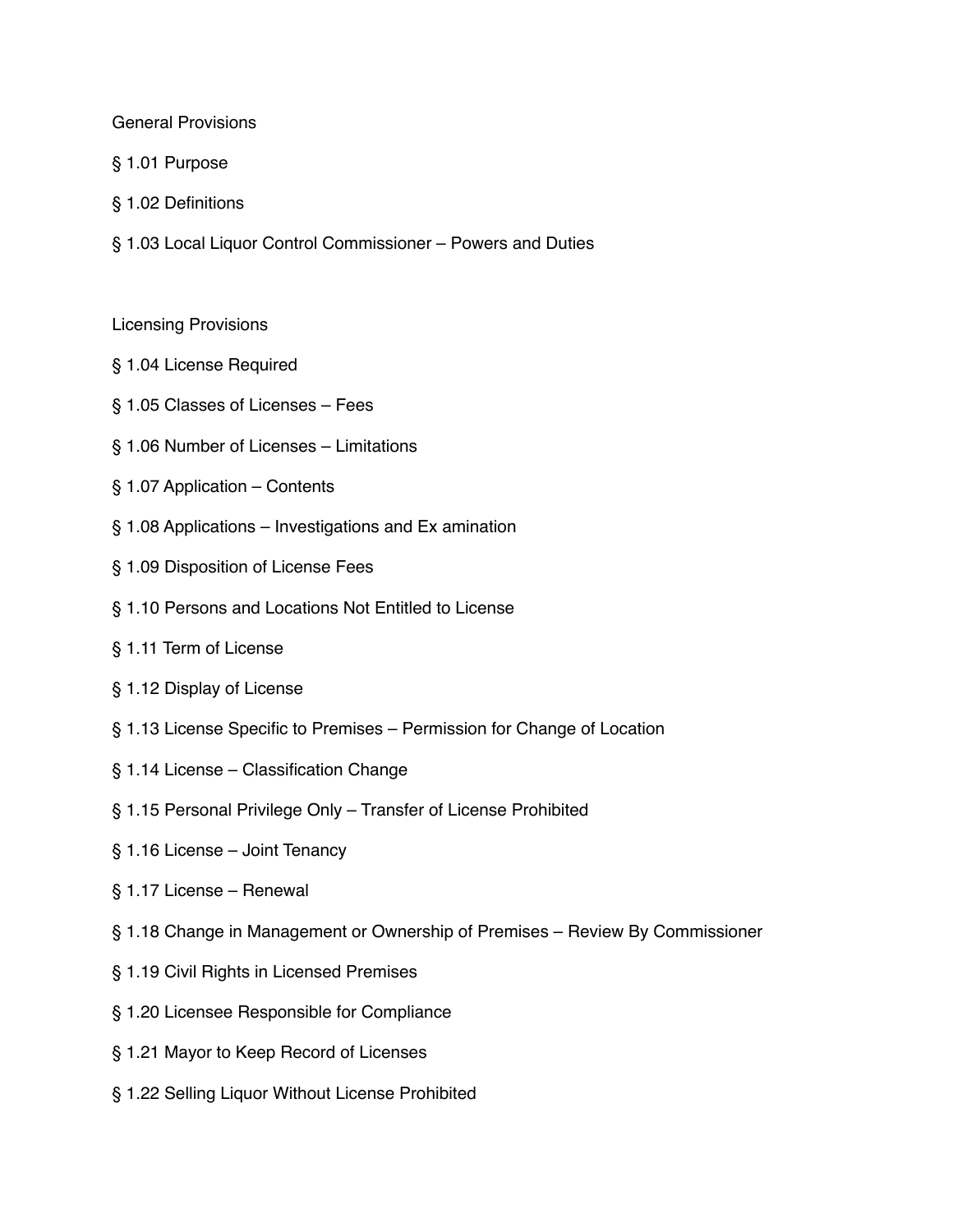Sale of Alcoholic Beverages

- § 1.23 Hours During Which Sales Are Prohibited
- § 1.24 Clear View Into Premises
- § 1.25 Sales To Intoxicated Persons Prohibited
- § 1.26 Peddling Prohibited
- § 1.27 Retail Sales Original Packages Required
- § 1.28 Delivery Prohibited
- § 1.29 Records

#### Regulations Pertaining to Minors

- § 1.30 Restrictions Applicable to Persons Under 21
- § 1.31 Sale or Delivery Restrictions; Minors, Intoxicated Persons and the Like

## Licensed Premises & Employees

- § 1.32 Evidence of Insurance Required
- § 1.33 Sanitary Requirements
- § 1.34 Employee Age Requirements
- § 1.35 Health of Employees Certificate Required
- Violations Renovation or Suspension Penalties
- § 1.36 Revocation Suspension Complaints
- § 1.37 Violations Fines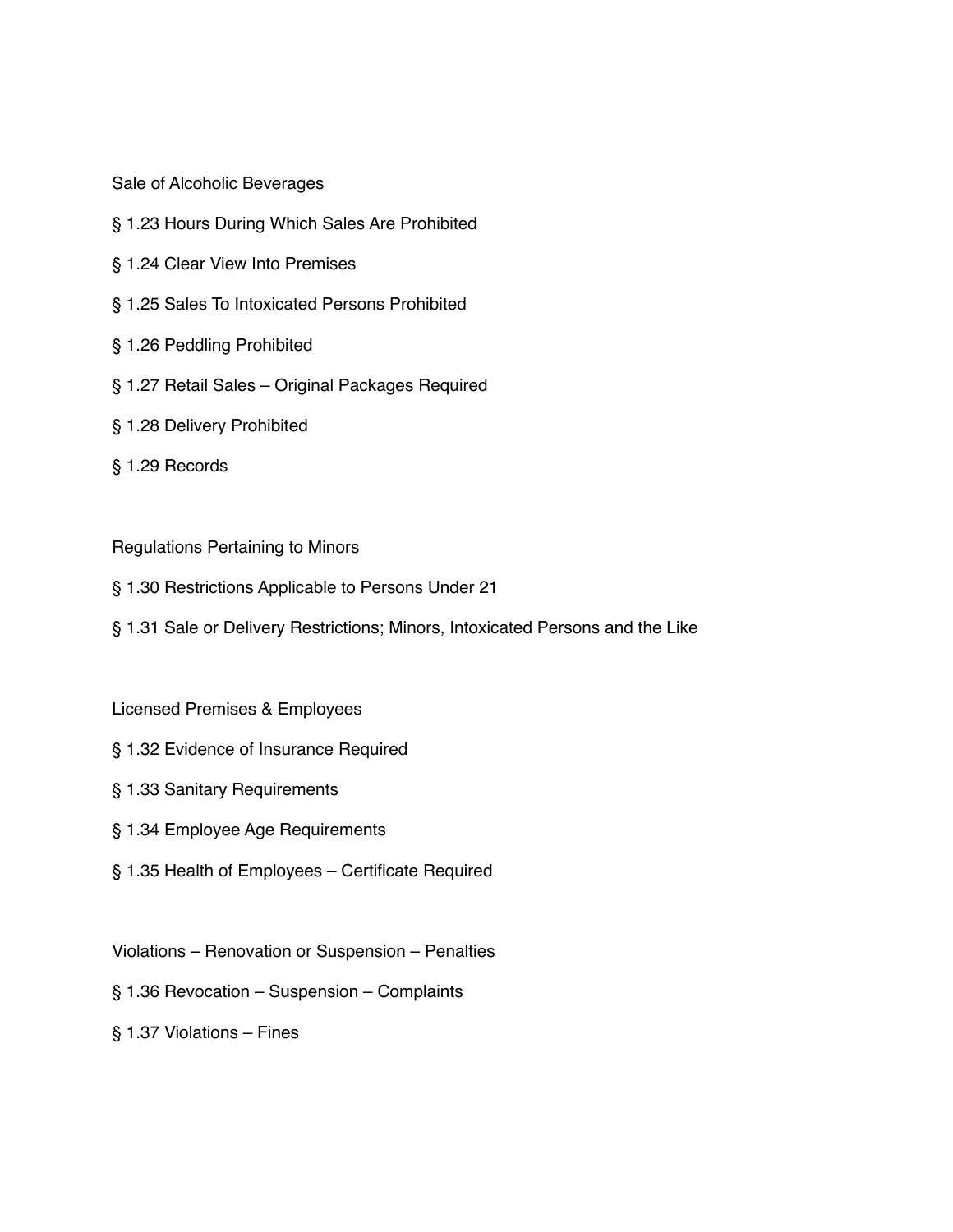### GENERAL PROVISIONS

### § 1.01 PURPOSE.

This chapter shall be liberally construed to the end that the health, safety, and welfare of the inhabitants of the village shall be protected and temperance in the consumption of alcoholic liquors shall be featured and promoted by sound and careful control and regulation of the sale of alcoholic liquors.

§ 1.02 DEFINITIONS.

For the purpose of this Chapter, the following definitions shall apply unless the context clearly indicates or requires a different meaning.

(1) "Alcohol" shall mean the product of distillation of any fermented liquid, whether rectified or diluted, whatever may be the origin thereof, and includes synthetic ethyl alcohol. It does not include denatured alcohol or wood alcohol.

(2) "Alcoholic liquor" shall mean and include alcohol, spirits, wine and beer, and every liquid or solid, patented or not, containing alcohol, spirits, wine or beer, and capable of being consumed as a beverage by a human being.

(3) "Beer" shall mean a beverage obtained by the alcoholic fermentation of an infusion or concoction of barley, or other grain, malt, and hops in water, and includes, among other things, beer, ale, stout, lager beer, porter and the like.

(4) "Private function" shall mean a prearranged private party, function, or event for a specific social or business occasion, either by invitation or reservation and not open to the general public, where the guests in attendance are served in a room or rooms designated and used exclusively for the private party, function, or event.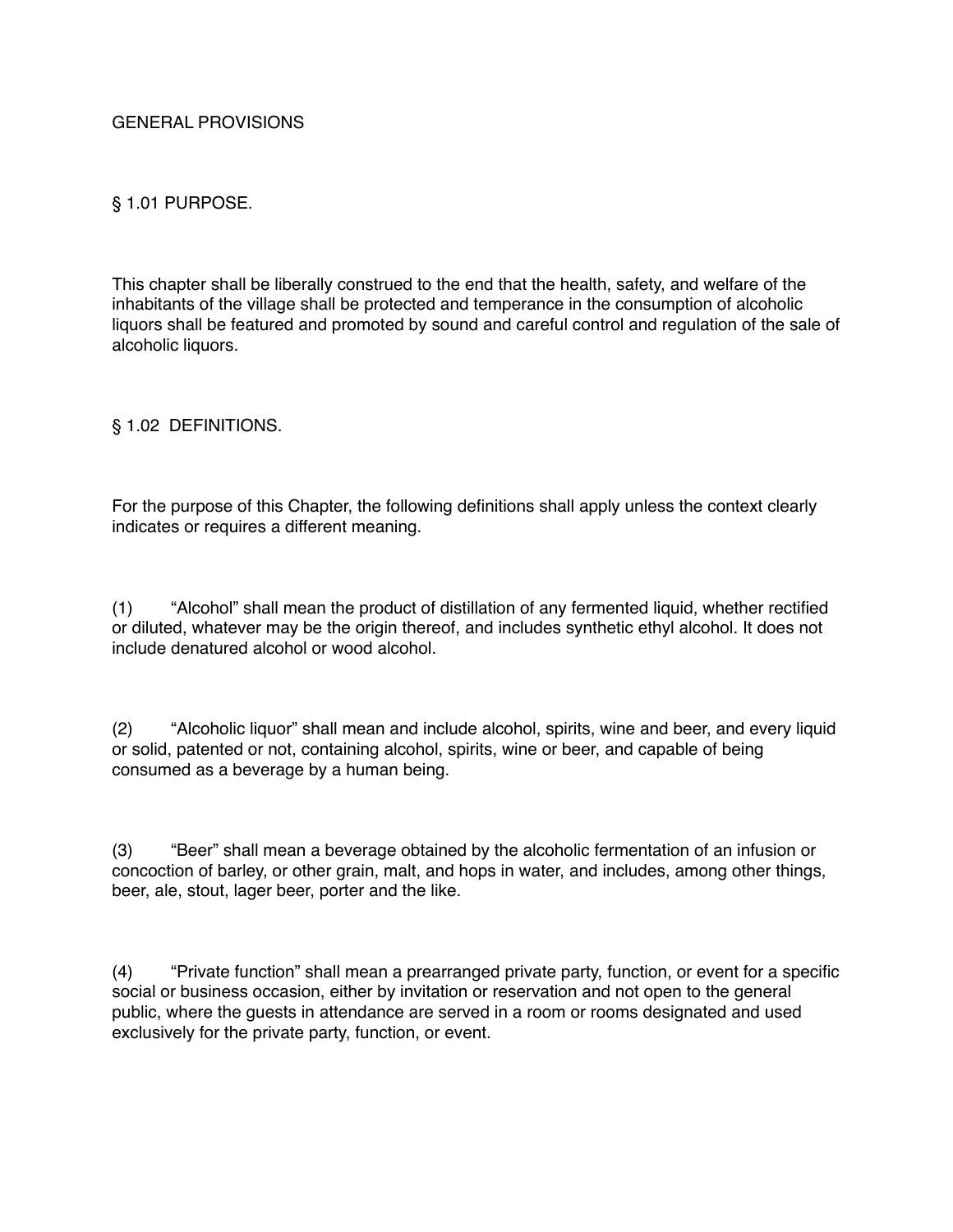(5) "Restaurant" shall mean any public place kept, used, maintained, advertised and held out to the public as a place where meals are served, and where meals are actually and regularly served, without sleeping accommodations, such space being provided with adequate and sanitary kitchen and dining room equipment and capacity and having employed therein a sufficient number and kind of employees to prepare, cook and serve suitable food for its guests.

(6) "Retailer" shall mean a person who sells, or offers for sale, alcoholic liquor for use or consumption and not for resale in any form.

(7) " Sale" shall mean any transfer, exchange or barter in any manner, or by any means whatsoever, including the transfer of alcoholic liquors by and through the transfer or negotiation of warehouse receipts or certificates, and includes and means all sales made by any person, whether principal, proprietor, agent, servant or employee. The term "sale" includes any transfer of alcoholic liquor from a foreign importer's license to an importing distributor's license even if both licenses are held by the same person.

(8) "Sell at Retail" shall refer to and mean sales for use or consumption and not for resale in any form.

(9) "Special event" shall mean an event conducted by an educational, fraternal, political, civic, religious or non-profit organization.

(10) "Spirits" shall mean any beverage which contains alcohol obtained by distillation, mixed with water or other substance in solution, and includes brandy, rum, whiskey, gin, or other spirituous liquors, and such liquors when rectified, blended or otherwise mixed with alcohol or other substances.

(11) "Wine" shall mean any alcoholic beverage obtained by the fermentation of the natural contents of fruits, or vegetables, containing sugar, including such beverages when fortified by the addition of alcohol or spirits, as above defined.

§ 1.03 LOCAL LIQUOR CONTROL COMMISSIONER – POWERS AND DUTIES.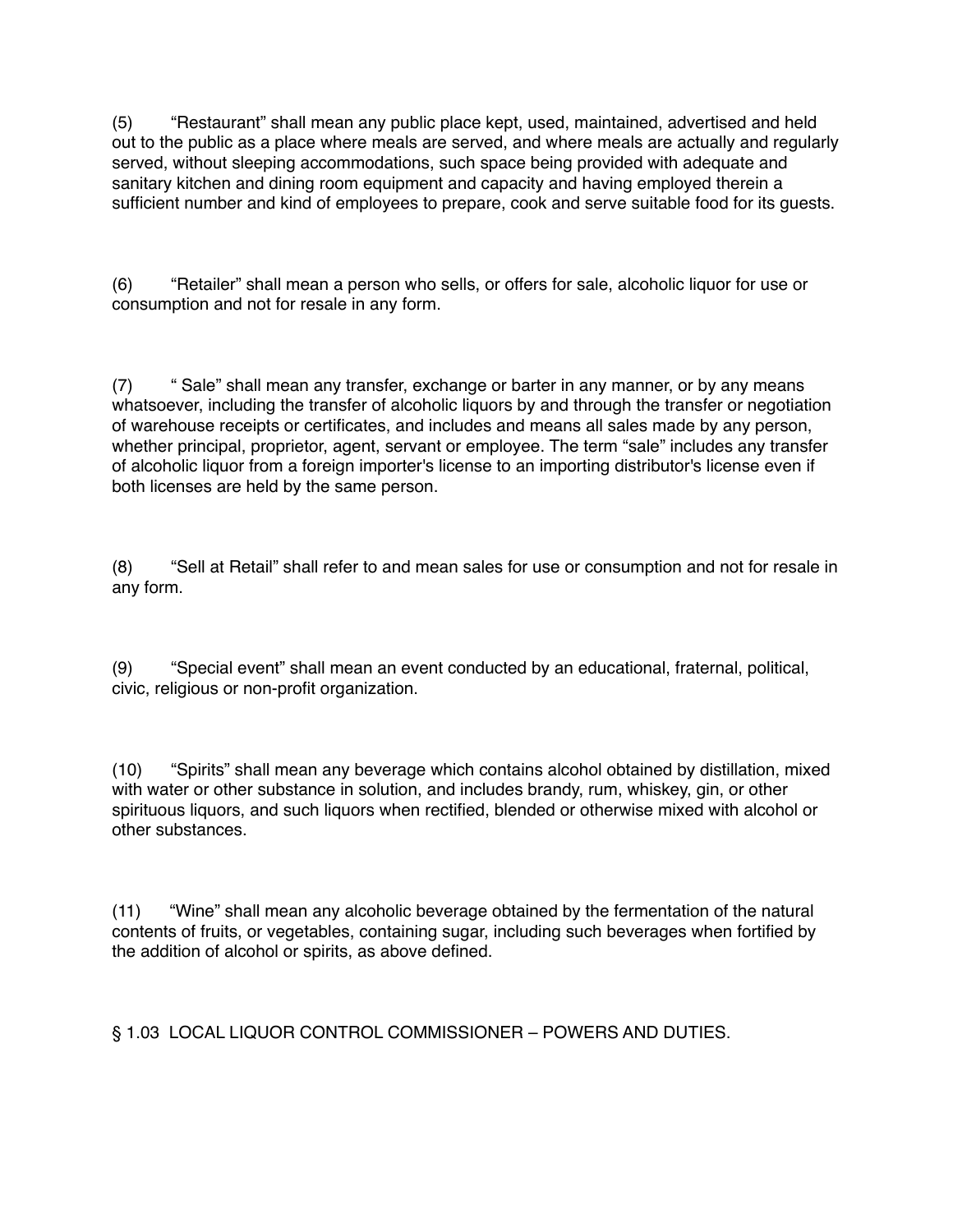A. The village president is designated as the Flanagan liquor control commissioner and is charged with the administration of the applicable provisions of the Illinois Liquor Control Act (235 ILCS 5/1-1 et seq.), and the provisions of this chapter, as well as such other ordinances and resolutions relating to alcoholic liquor as may be enacted from time to time by the village.

B. In addition to any other powers and duties as established by law, the liquor control commissioner shall have all of the following powers and duties with respect to local liquor licenses:

1. To grant and/or suspend for not more than thirty days or revoke for cause all local licenses issued to persons for premises within his jurisdiction;

2. To enter or to authorize any law enforcing officer to enter at any time upon any premises licensed hereunder to determine whether any of the provisions of this Act or any rules or regulations adopted by him or by the State Commission have been or are being violated, and at such time to ex amine said premises of said licensee in connection therewith;

3. To notify the Secretary of State where a club incorporated under the General Not for Profit Corporation Act of 1986 or a foreign corporation functioning as a club in this State under a certificate of authority issued under that Act has violated this Act by selling or offering for sale at retail alcoholic liquors without a retailer's license;

4. To receive complaint from any citizen within his jurisdiction that any of the provisions of this Act, or any rules or regulations adopted pursuant hereto, have been or are being violated and to act upon such complaints in the manner hereinafter provided;

5. To receive local license fees and pay the same forthwith to the village treasurer as the case may be;

6. To levy fines for violations of this chapter.

LICENSING PROVISIONS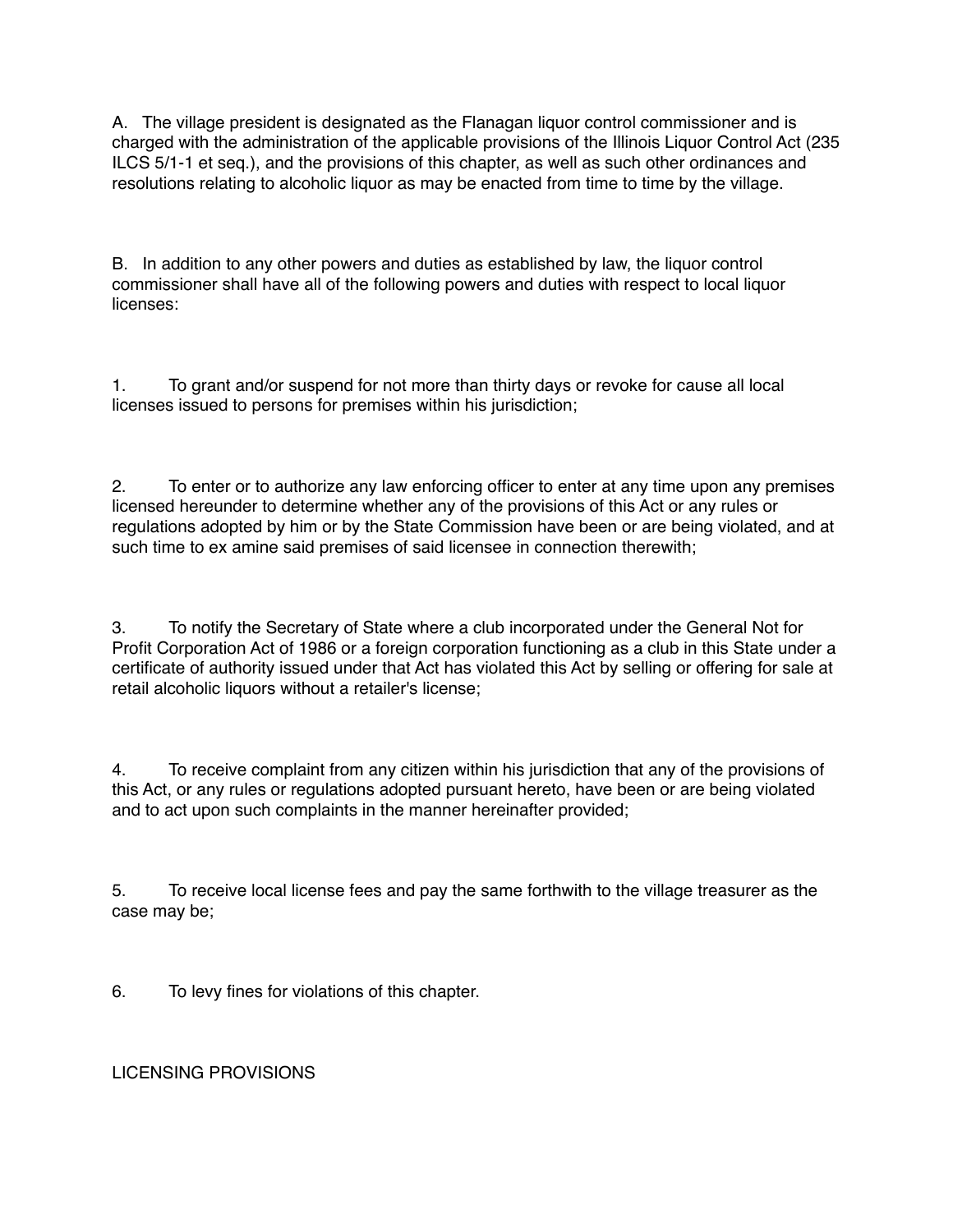## § 1.04 LICENSE REQUIRED.

No person shall sell or offer for sale at retail in the village any alcoholic liquor without having a retail liquor dealer's license.

§ 1.05 CLASSES OF LICENSES – FEES.

Every person, firm or corporation engaged in the retail sale of alcoholic liquor in the village shall pay an annual license fee. The licenses shall be divided in six (6) classes, and the license fees shall be as follows:

(1) Class "A" License. A Class "A" License shall authorize the sale on premises specified of alcoholic liquor for consumption on the premises, as well as other retail sales of beer and wine in the original package and not for consumption on the premises. Any display of beer and wine for retail in the original package shall not exceed an area of thirty-six (36) square feet in the licensed premises and no advertising of retail sales of package goods shall be carried on other than the price of the package being attached to the display area.

(2) Class "B" License. A Class "B" License shall authorize the sale of alcoholic liquor only in original packages and not for consumption on the premises where sold, which premises shall not be located on property or in a building that is used, in whole or in part, for residential purposes, except as otherwise approved by the liquor commissioner in connection with an approved mixed use planned unit development.

(3) Class "D" License. A Class "D" License shall only be issued for special public or private events sponsored by or in conjunction with civic, fraternal, political subdivisions or religious organizations and shall authorize the retail sale, consumption, gift, or dispensing on the premises specified of alcoholic beverages. A Class "D" license shall not be issued for more than forty-eight (48) hours. Class "D" license applications must be filed with the village clerk at least five days prior to the special event in connection with which same is issued.

SCHEDULE OF FEES FOR SECTION 1.05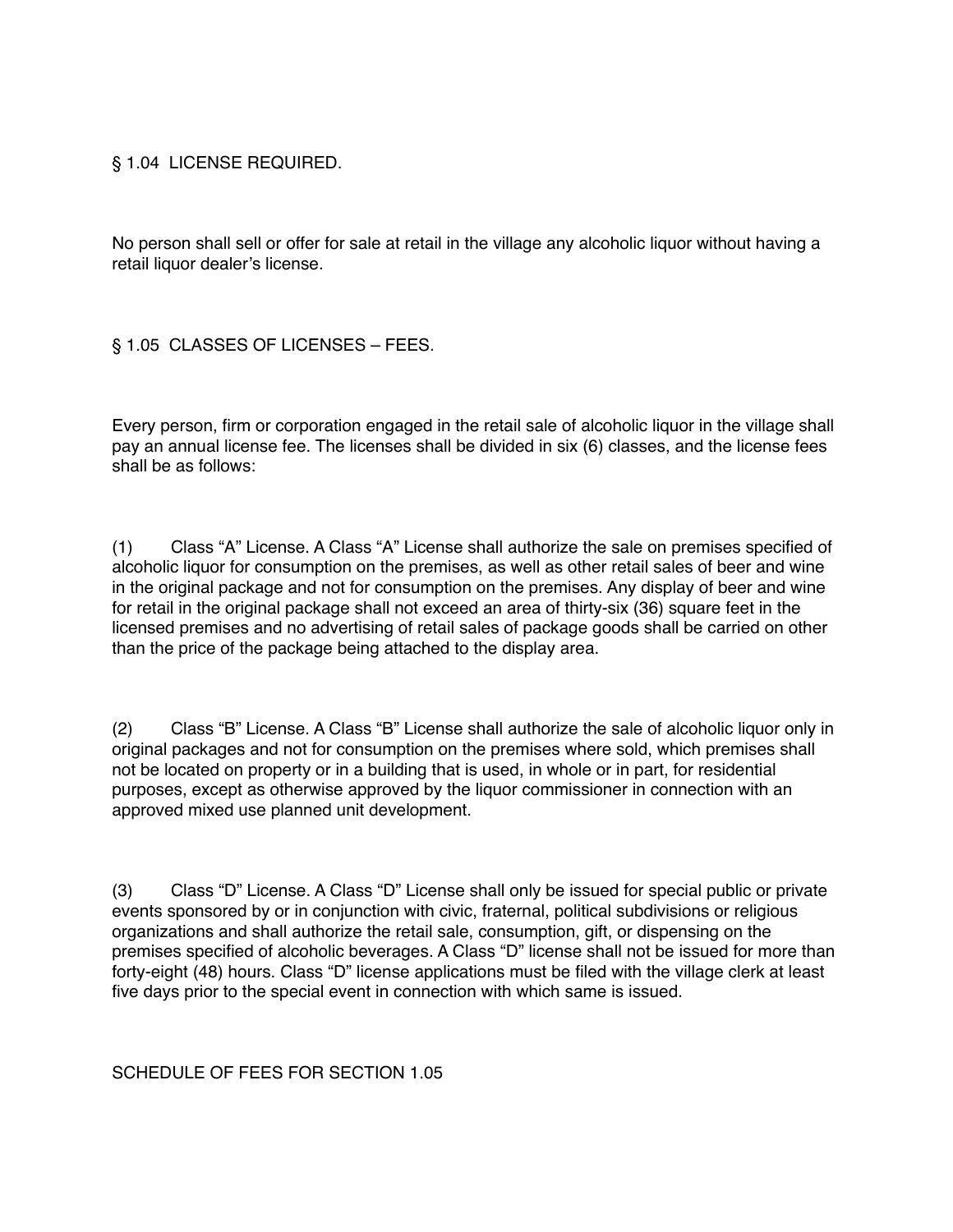License Classification - License Fee

Class A - \$250 per year

Class B - \$250 per year

Class D - \$10 per year

§ 1.06 NUMBER OF LICENSES – LIMITATIONS.

The number of licenses that shall be granted within the village shall be limited as follows:

License Classification - Number of Licenses Available

Class A - 2

Class B - 2

Class D - See Below

 No limit is placed under this section upon the number of Class D licenses. These licenses are limited in duration and restricted as otherwise set forth in this chapter. The Board of Trustees may further modify the number of Class A and B Licenses available as it deems fit and in the best interests of the village.

§ 1.07 APPLICATION – CONTENTS.

A. Application for a license required by this chapter shall be made to and filed with the Mayor. It shall be in writing, signed by the applicant if an individual or a duly authorized agent thereof if a corporation, and verified by oath or affidavit. There shall be no application fee.

 B. The application shall be presented not less than thirty days prior to the date issuance is desired and shall contain at least the following and other information necessary to evaluate the application: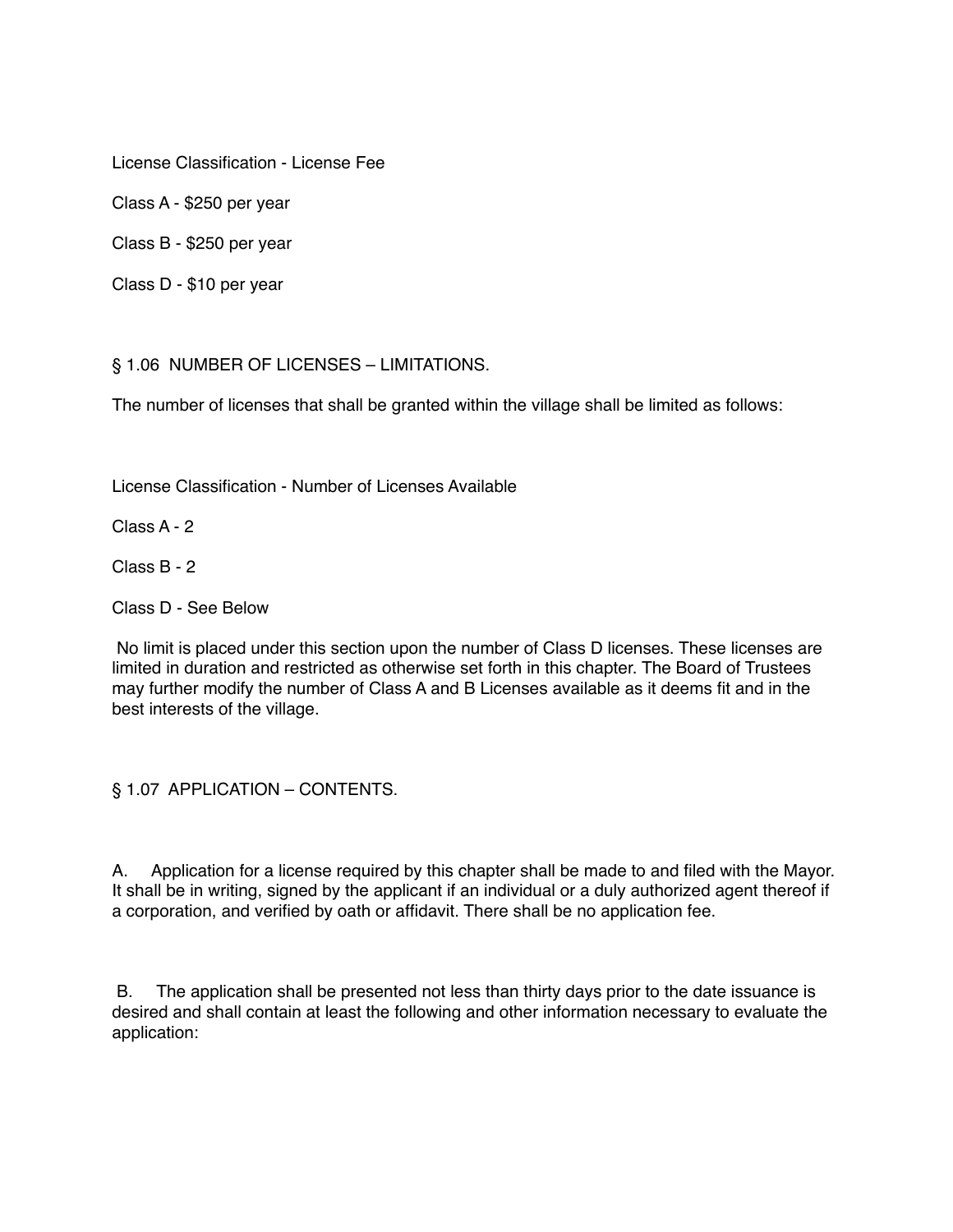(1) For all applicants (including partners, stockholders, managers, agents as set forth in this section) the full name including middle initial, date of birth, social security number, the last two home addresses and current work address and home and work telephone numbers; in the case of a partnership, the persons entitled to share in the profits thereof; in the case of a corporation, the date of incorporation, the state of incorporation, and if the state is a state other than Illinois, the date upon which the corporation was certified as a foreign corporation entitled to conduct business in Illinois, the name and address of the officers and directors, the names and addresses of all stockholders if the total number of stockholders is twenty (20) or less, or if the number of stockholders is twenty-one (21) or more, only those stockholders owning more than five percent interest in the corporation shall be required to be listed; in all cases, the names and additional information required in this section for any and all managers or agents conducting the business;

(2) The citizenship of the applicant, his or her place of birth, and if a naturalized citizen, the time and place of his or her naturalization;

(3) The type of business of the applicant and, in the case of a corporation, the objects for which it was formed, plus a detailed business plan setting forth the nature and use of the prospective licensed premises. The liquor control commissioner may, as a prerequisite to completing the review of any application, require the applicant to supplement such detailed business plan (including the delivery of floor plans for the prospective licensed premises) so as to establish clear representations regarding the proposed operations of the prospective licensed premises and the types of alcoholic beverages and other items to be sold or served thereon. The liquor control commissioner shall be deemed to have relied on the detailed business plan in the issuance of any license under this chapter;

(4) The length of time that the applicant has been in business of that character or, in case of a corporation, the date on which its charter was issued;

(5) The location and description of the premises or place of business which is to be operated under the license and the specific name of the business;

(6) A statement whether the applicant has made similar application for a similar other license on premises other than described in this application, and the disposition of the application;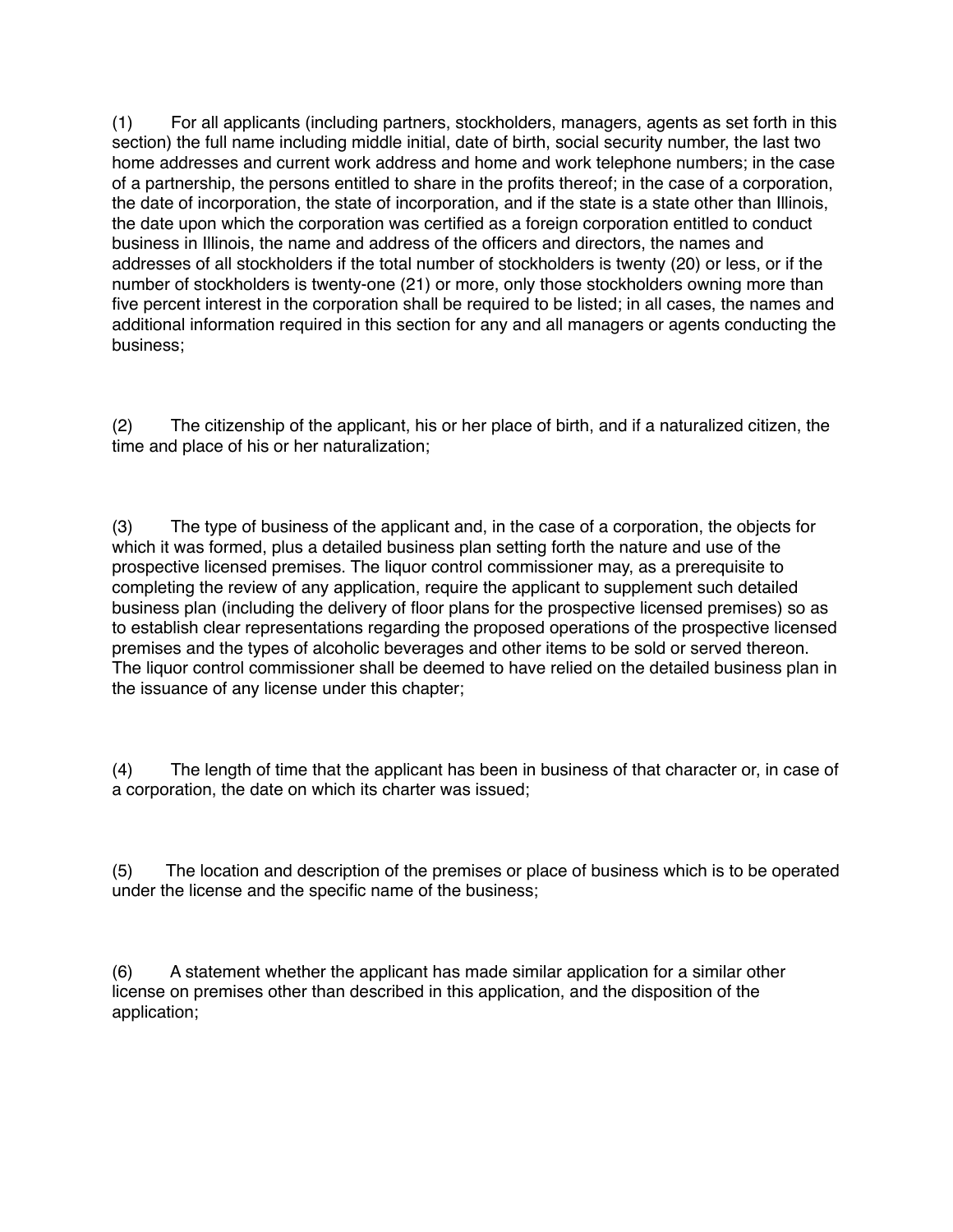(7) A statement that the applicant has never been convicted of a felony and is not disqualified to receive a license by reasons of any matter or thing contained in this code, laws of this state, or the ordinances of this village;

(8) Whether a previous license by any state or subdivision thereof or by the federal government has been revoked and the reasons therefore;

(9) A statement that the applicant will not violate any of the laws of the state or of the United States or any ordinances of the village in the conduct of his or her place of business;

(10) A statement as to whether the premises for which a license is sought comprises a store or other place of business where the majority of customers are under the age of twenty-one (21) years or where the principal business transacted consists of the sale of school books, school supplies, food, lunches, or drinks for such customers;

(11) A statement as to whether the applicant is a permanent resident of the village;

(12) A statement as to whether the applicant beneficially owns the premises for which a license is sought or has a lease thereon for the full period for which the license is to be issued;

(13) A statement as to whether the applicant is the beneficial owner of the business to be licensed;

(14) A statement as to whether the applicant will be personally, actively involved in the operation of the business to be licensed;

(15) A statement as to whether the business is or will be managed by a manager or agent and, if so, statements from every such manager or agent to the same extent as required from every individual applicant;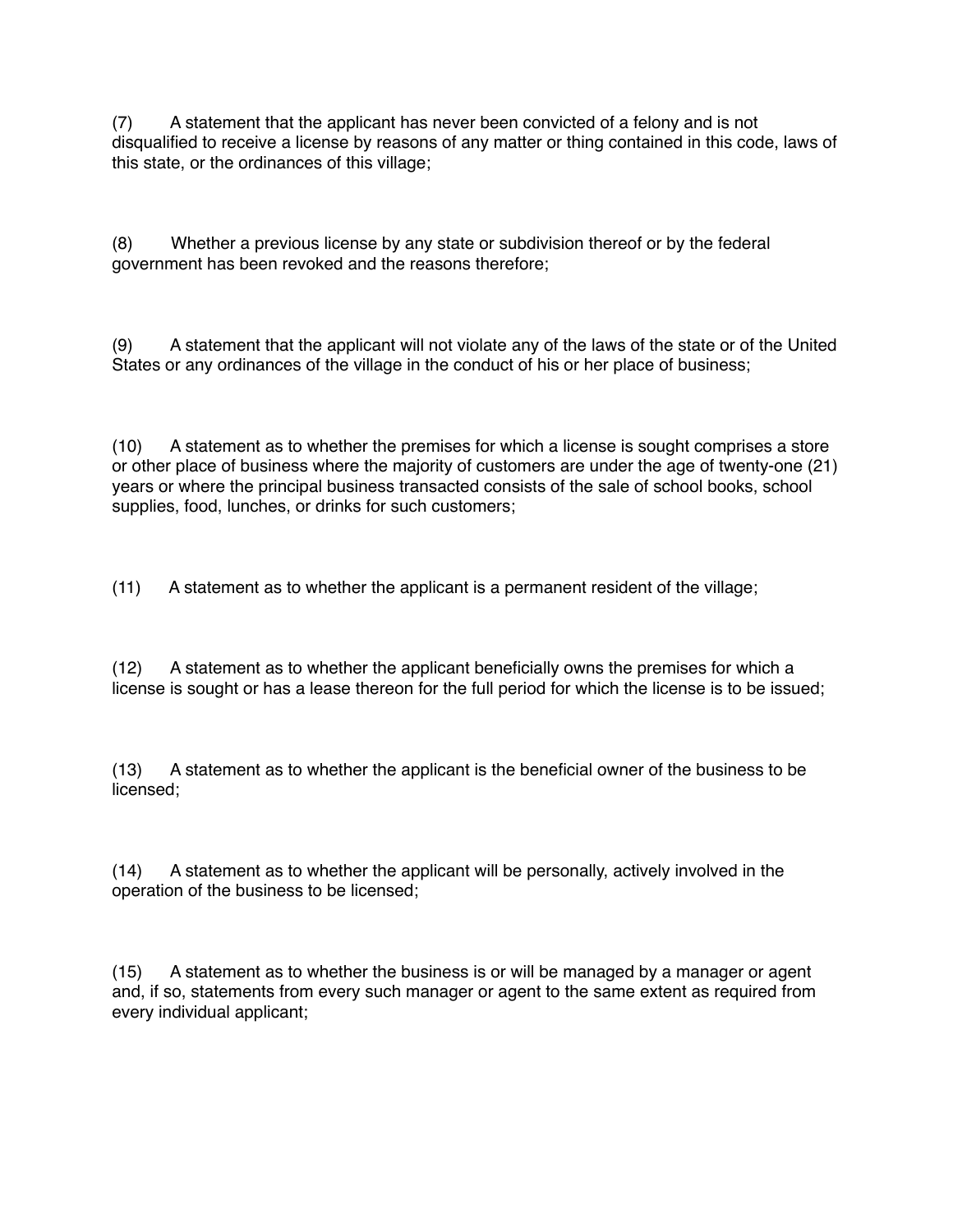(16) A statement as to the nature of the business and the amount of anticipated alcoholic liquor sales as a percentage of gross annual sales of the business;

(17) A statement that the applicant is not disqualified from receiving a license by reason of any matter or item contained in the laws of the state of Illinois, this chapter, or any other code or ordinance of the village;

(18) The Illinois Retailers Occupation Tax number currently assigned to the business or individual and a statement that the business or individual is not currently delinquent in payments to the Illinois Department of Revenue, village, or any other governmental entity;

(19) Certifications from the appropriate county health department and the village building and zoning department indicating that the proposed licensed premises complies with the regulations and ordinances of the departments.

C. Once an application for a license has been denied, either because the applicant did not qualify or there were no liquor licenses currently available for issuance, the application shall no longer be considered to be on file after the applicant has received notice of the denial of the issuance of a license.

§ 1.08 APPLICATIONS – INVESTIGATIONS AND EXAMINATION.

A. The liquor control commissioner shall have the right to ex amine or cause to be ex amined, under oath, any applicant for a local license or for a renewal thereof, or any licensee upon whom notice of revocation or suspension has been served as provided by statute, and to ex amine or cause to be ex amined the books and records of any such applicant or licensee; to hear testimony and take proof for his or her information in the performance of his or her duties, and for such purpose to issue subpoenas which shall be effective in any part of the state. For the purpose of obtaining any of the information desired by the liquor control commissioner under this section, the commissioner may authorize his or her agent to act on his or her behalf, as provided by statute.

B. By applying for a liquor license, every applicant authorizes any person to disclose, and the village to investigate, all information pertaining to the applicant's application. Every applicant waives any and all claims against the village, and agrees to indemnify and hold harmless the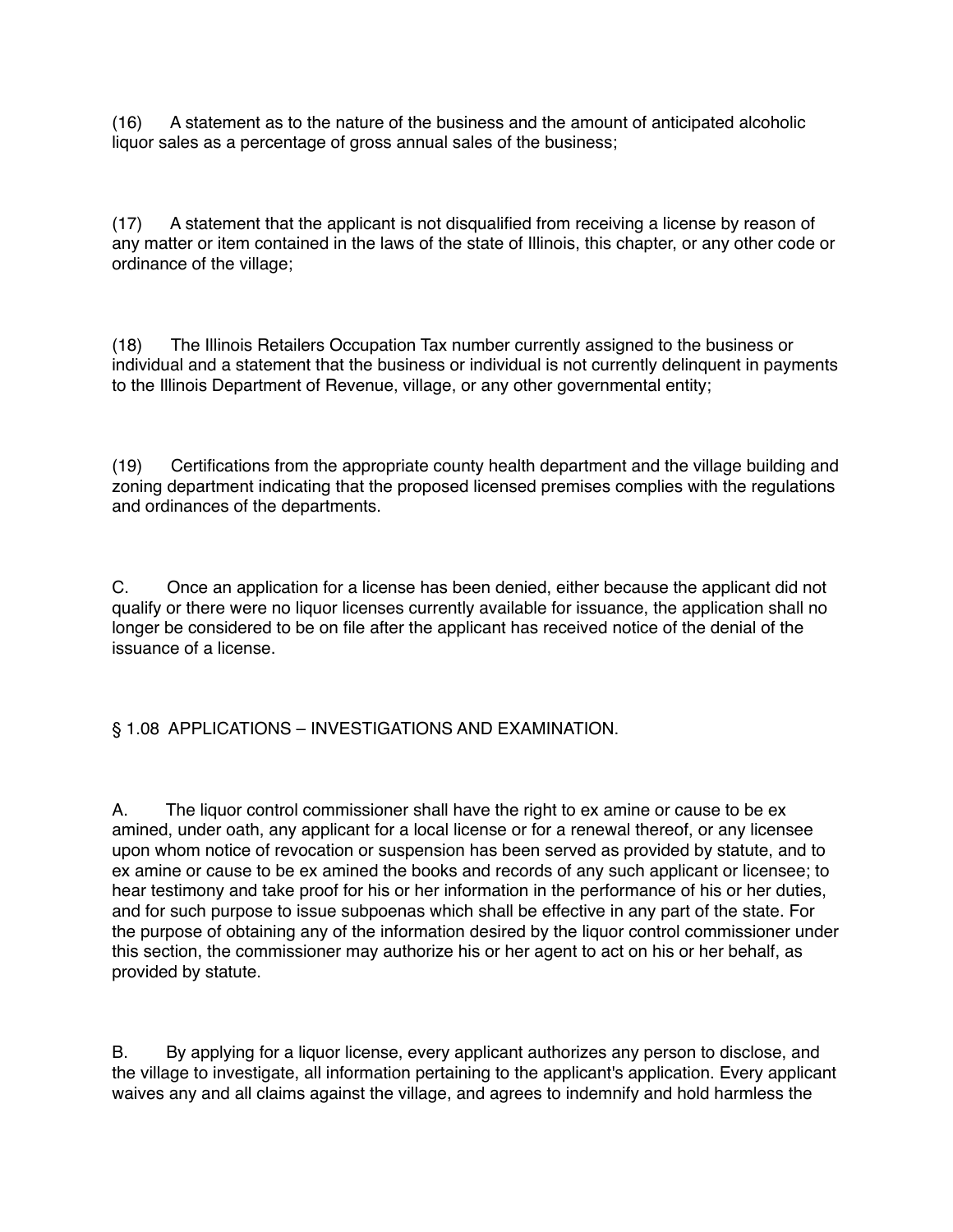village and its elected and appointed officials, officers, boards, commissioners, attorneys, employees, and agents from any and all claims resulting from or arising out of, or alleged to result from or arise out of, the aforesaid activities. Every applicant will consent to and sign any written authorization, waiver, and/or indemnification agreement as the village may require in connection with the aforesaid activities.

# § 1.09 DISPOSITION OF LICENSE FEES.

All license fees shall be paid to the liquor control commissioner at the time application is made and shall be forthwith turned over to the village treasurer. In the event the license applied for is denied, the license fee shall be returned to the applicant.

# § 1.10 PERSONS AND LOCATIONS NOT ENTITLED TO LICENSE.

A. No licenses required by this chapter shall be issued to:

1. A person who is not a resident of the village or, if a corporation, who does not employ a resident manager that resides in Livingston County.

 2. A person who is not of good character and reputation in the community in which he resides.

3. A person who is not a citizen of the United States.

- 4. A person who has been convicted of a felony under any Federal or State law.
- 5. A person who has been convicted of being the keeper or is keeping a house of ill fame.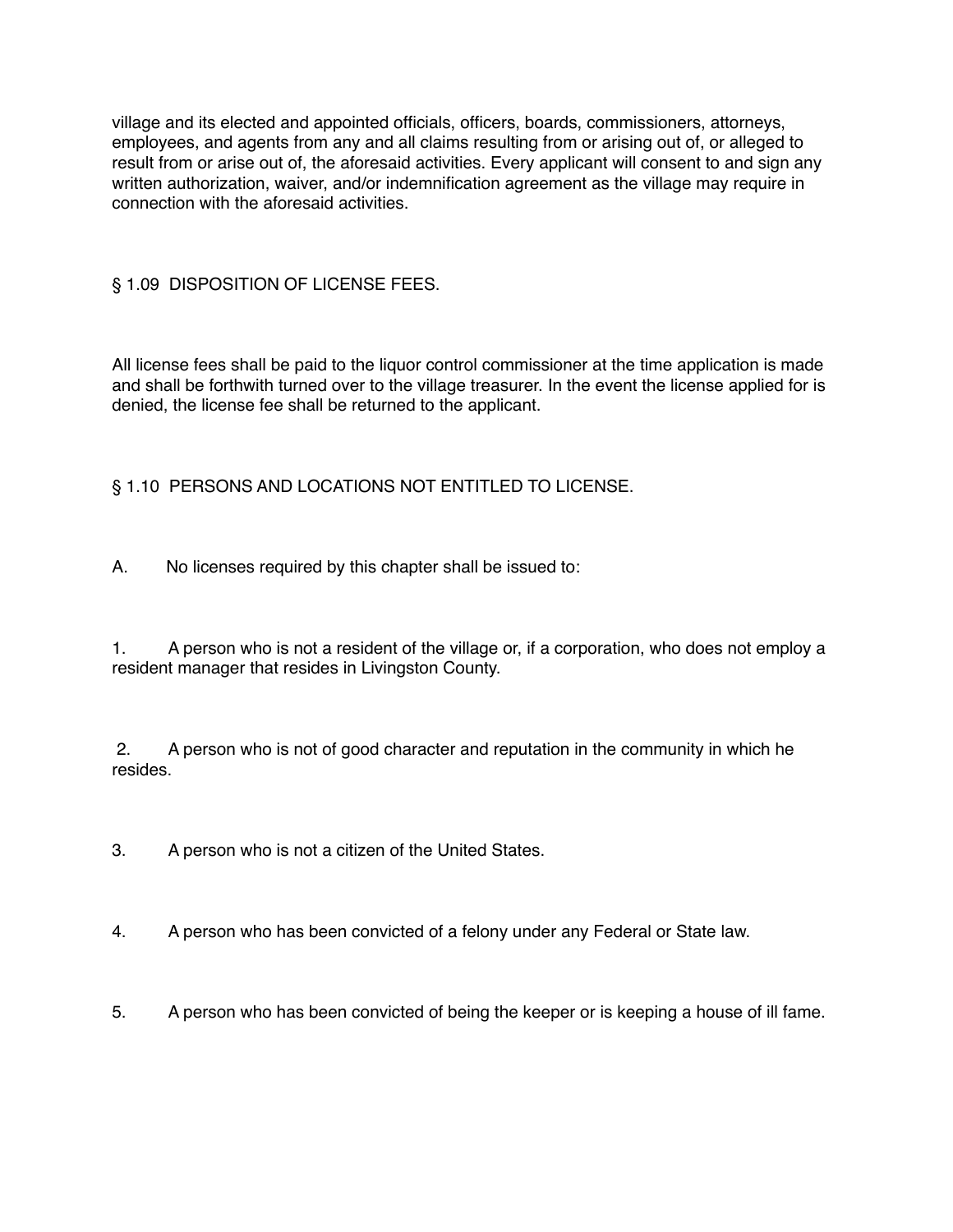6. A person who has been convicted of pandering or other crime or misdemeanor opposed to decency and morality.

7. A person whose license issued under this chapter has been revoked for cause or whose liquor license issued under state law or other municipal ordinance was revoked for cause.

8. A person who at the time of application for renewal of any license issued hereunder would not be eligible for such license upon a first application.

9. A copartnership, unless all the members of such copartnership are qualified to obtain a license.

10. A corporation, if any officer, manager, or director thereof, or any stockholder or stockholders owning in the aggregate more than five percent of the stock of such corporation would not be eligible to receive a license under this chapter for any reason other than citizenship or residency except as provided in A(1) above.

 11. A corporation or limited liability company unless it is incorporated or organized in Illinois, or unless it is a foreign corporation or foreign limited liability company which is qualified under the Business Corporation Act of 1983 or the Limited Liability Company Act to transact business in Illinois.

12. A person whose place of business is conducted by a manager or agent unless the manager or agent possesses the same qualifications required by the licensee.

13. A person who has been convicted of a violation of any Federal or State law concerning the manufacture, possession or sale of alcoholic liquor, subsequent to the passage of this Act or has forfeited his bond to appear in court to answer charges for any such violation.

14. A person who does not beneficially own the premises for which a license is sought, or does not have a lease thereon for the full period for which the license is to be issued.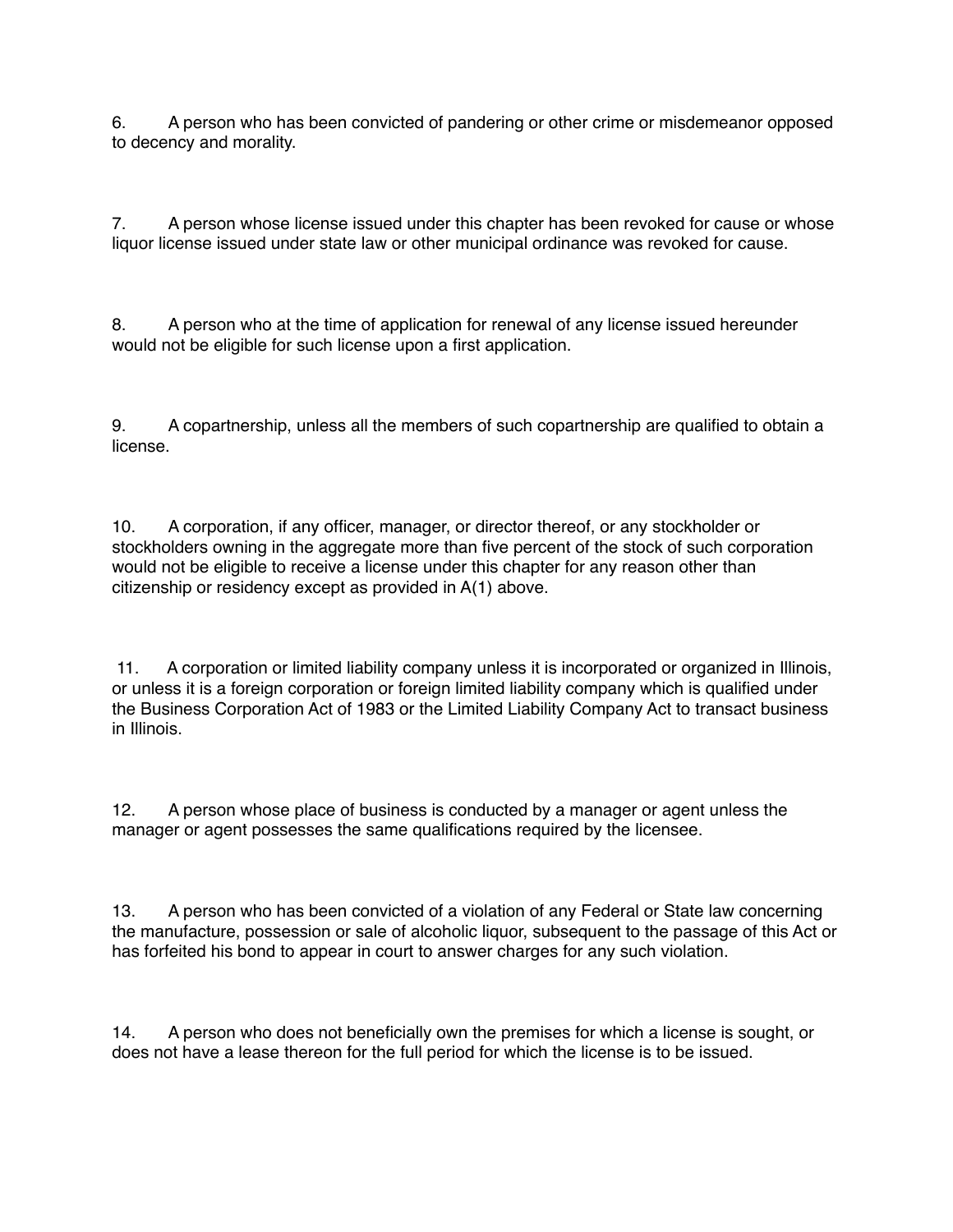15. Any law-enforcing public official, village president, or any member of the village board of trustees or employee of the village.

16. A person who is not a beneficial owner of the business to be operated by the licensee.

17. A person who has been convicted of a gambling offense, as provided by law.

18. A person or entity to whom a federal wagering stamp has been issued by the federal government, unless the person or entity is eligible to be issued a license under the Raffles Act or the Illinois Pull Tabs and Jar Games Act.

19. A person who intends to sell alcoholic liquors for use or consumption on his or her licensed retail premises who does not have liquor liability insurance coverage for that premises in an amount that is at least equal to the maximum liability amounts set forth in this chapter.

B. In addition to other grounds specified in this section, the liquor control commissioner, on complaint of the State Department of Revenue, shall refuse the issuance or renewal of a license, or suspend or revoke such license, for any of the following violations of the "Retailers Occupation Tax Act":

1. Failure to make a tax return;

- 2. The filing of a fraudulent return;
- 3. Failure to pay all or part of any tax or penalty finally determined to be due;
- 4. Failure to keep proper books and records;
- 5. Failure to secure and display a certificate or subcertificate of registration;

6. Wilful violation of any rule or regulation of the State Department of Revenue relating to the administration and enforcement of tax liability.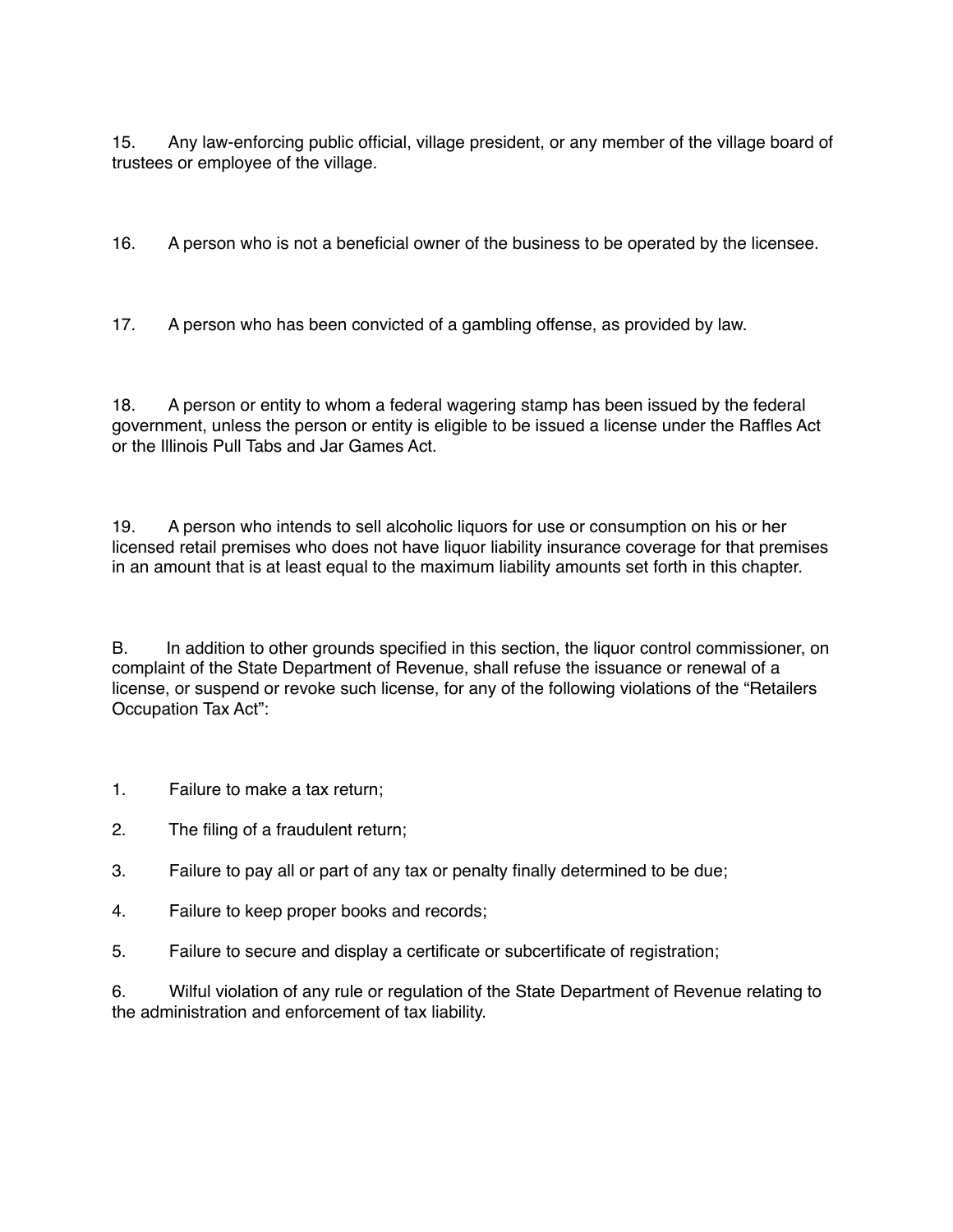C. No license shall be issued to any person for the sale at retail of any alcoholic liquor at any store or other place of business when the majority of customers are less than twenty-one (21) years of age or when the principal business transacted consists of school books, school supplies, food, lunches, or drinks for such customers.

D. No license shall be issued for the purpose of selling or offering for sale at retail any intoxicating liquor in any dwelling house, flat, or apartment building.

E. No license shall be issued for the sale at retail of any alcoholic liquor within one hundred feet (100') of any church, school other than an institution of higher learning, hospital, home for aged or indigent persons or for veterans, their spouses or children or any military or naval station; provided, that this prohibition shall not apply to hotels offering restaurant service, regularly organized clubs, or to restaurants, food shops or other places where sale of alcoholic liquors is not the principal business carried on, if such place of business so exempted shall have been established for such purposes prior to the taking effect of this chapter, or to the renewal of a license for the sale at retail of alcoholic liquor on premises within one hundred feet (100') of any church or school where such church or school has been established within such one hundred feet (100') since the issuance of the original license. In the case of a church, the distance of one hundred feet (100') shall be measured to the nearest part of any building used for worship services or educational programs and not to property boundaries. In all other instances, the distance of one hundred feet (100') shall be measured from property line to property line.

# § 1.11 TERM OF LICENSE.

Each license issued under this chapter shall, unless terminated, revoked, or suspended, expire on April 30th following the issuance thereof, provided, however, that a Class "D" license as designated above, shall be valid for a forty-eight (48) hour period beginning at 12:01 a.m. on the date specified therein or for a lesser period as required by the license. The normal licensing period shall be from May 1st through April 30th of each year, unless a license is issued or terminated at some other time during the year for individual circumstances.

## § 1.12 DISPLAY OF LICENSE.

Every licensee shall cause his or her current license or licenses to be framed and hung in plain view of the public in a conspicuous place on the licensed premises.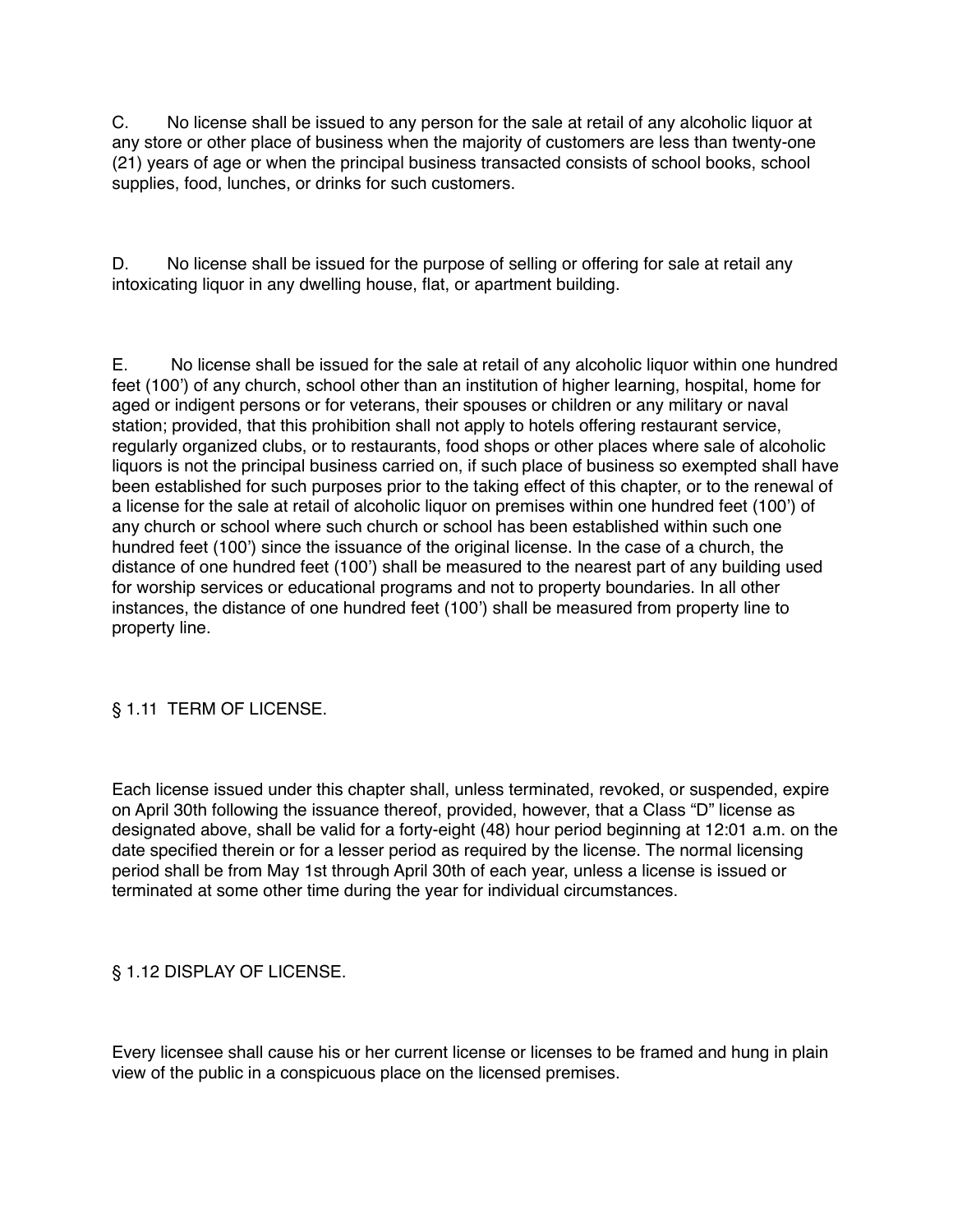# § 1.13 LICENSE SPECIFIC TO PREMISES – PERMISSION FOR CHANGE OF LOCATION.

A. A license issued under this chapter shall permit the sale of alcoholic liquor only on the premises described in the application and in the license issued thereon (and only one location shall be so described in each license).

B. After a license has been granted for a particular premises, the liquor control commissioner, upon proper showing, may endorse upon any license permission to abandon the premises therein described and move therefrom to other premises approved by the commissioner. In order to obtain such approval, the licensee shall file with the liquor control commissioner a request in writing and a statement under oath which shall show that the proposed new location is a proper one for the retail sale of alcoholic liquor under the Liquor Control Act, this chapter, and all other ordinances of the village.

# § 1.14 LICENSE – CLASSIFICATION CHANGE.

Subject to the limitation on the number of licenses which may be issued and the making of such additional payment as may be necessary to meet license fee requirements in case of a change to a higher fee class of license, a change may be requested and made from one class of license to another upon renewal or reissuance of a license.

# § 1.15 PERSONAL PRIVILEGE ONLY – TRANSFER OF LICENSE PROHIBITED.

A. A license issued under this chapter shall be a purely personal privilege, good for a period not to exceed one year after issuance or for up to forty-eight (48) hours for a Class "D" license or for up to eight hours for a Class "F" license (unless sooner revoked or terminated as provided in this chapter) and shall not constitute property, nor shall it be subject to attachment, garnishment, or execution, nor shall it be assignable or transferable, voluntarily or involuntarily, or subject to being encumbered or hypothecated.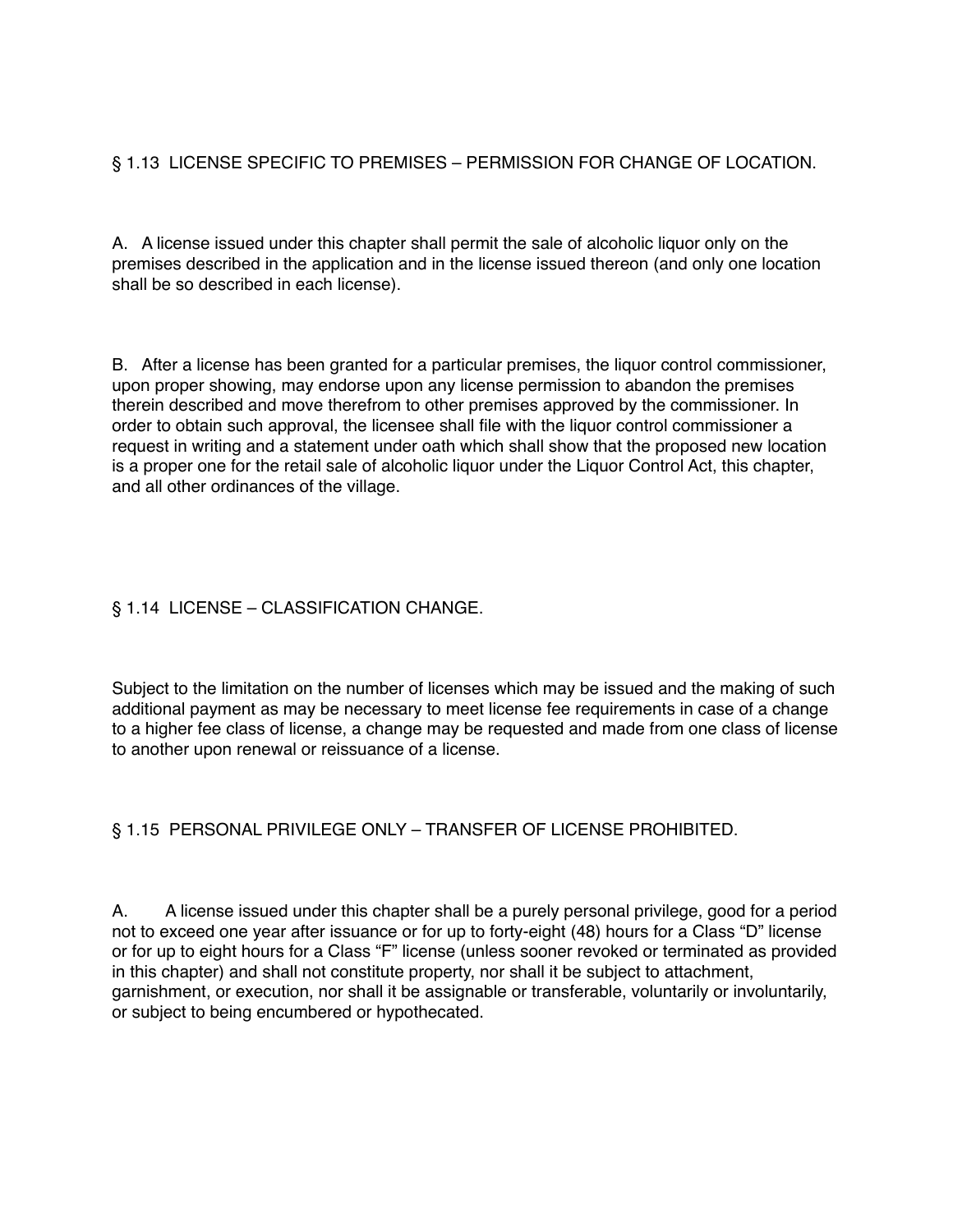B. Such license shall cease and terminate upon the death of the licensee, and shall not descend by the laws of the state of intestate succession; provided, however, that the executor or administrator of the estate of any deceased licensee, and the trustee of any insolvent or bankrupt licensee, when such estate consists in part of alcoholic liquor under the order of a court of competent jurisdiction, may exercise the privileges of the deceased or insolvent or bankrupt licensee after the death of such decendent, or such insolvency or bankruptcy, until the expiration of such license, but in no event for a period longer than six months after the death, bankruptcy or insolvency of such licensee. The executor or administrator of the estate or a business representative of any deceased owner, partner, or shareholder owning five percent or more of a licensed business shall immediately notify in writing the liquor control commissioner of such death, and indicate what changes in ownership and/or management will result from the death.

## § 1.16 LICENSE – JOINT TENANCY.

A license may be issued to two or more persons jointly and in case of the death of one of such joint licensee, the surviving licensee shall succeed to all the rights therein by the right of survivorship.

## § 1.17 LICENSE – RENEWAL.

A. Any licensee may apply for renewal of his or her license at the expiration thereof, provided that such licensee is then qualified to receive a license and the premises for which such renewal license is sought are suitable for the purpose; provided further that the opportunity to apply for renewal shall not be construed as a vested right which shall in any case prevent the president and board of trustees from decreasing the number of licenses to be issued within the village or to be issued within the village within any class.

B. All applications for renewal and payment of the annual license fee shall be submitted to the village clerk not later than April 1st of each year. There shall be no charge for a renewal application, unless there is a material change in the applicant's circumstances, including the designation of a new manager.

C. If any licensee, except a Class "D" license, shall cease the operation of the licensed premises, including the serving of liquor, under the terms of his or her license for any period exceeding thirty (30) days without first obtaining written approval from the liquor control commissioner, then the liquor license for that business shall be null and void. The liquor control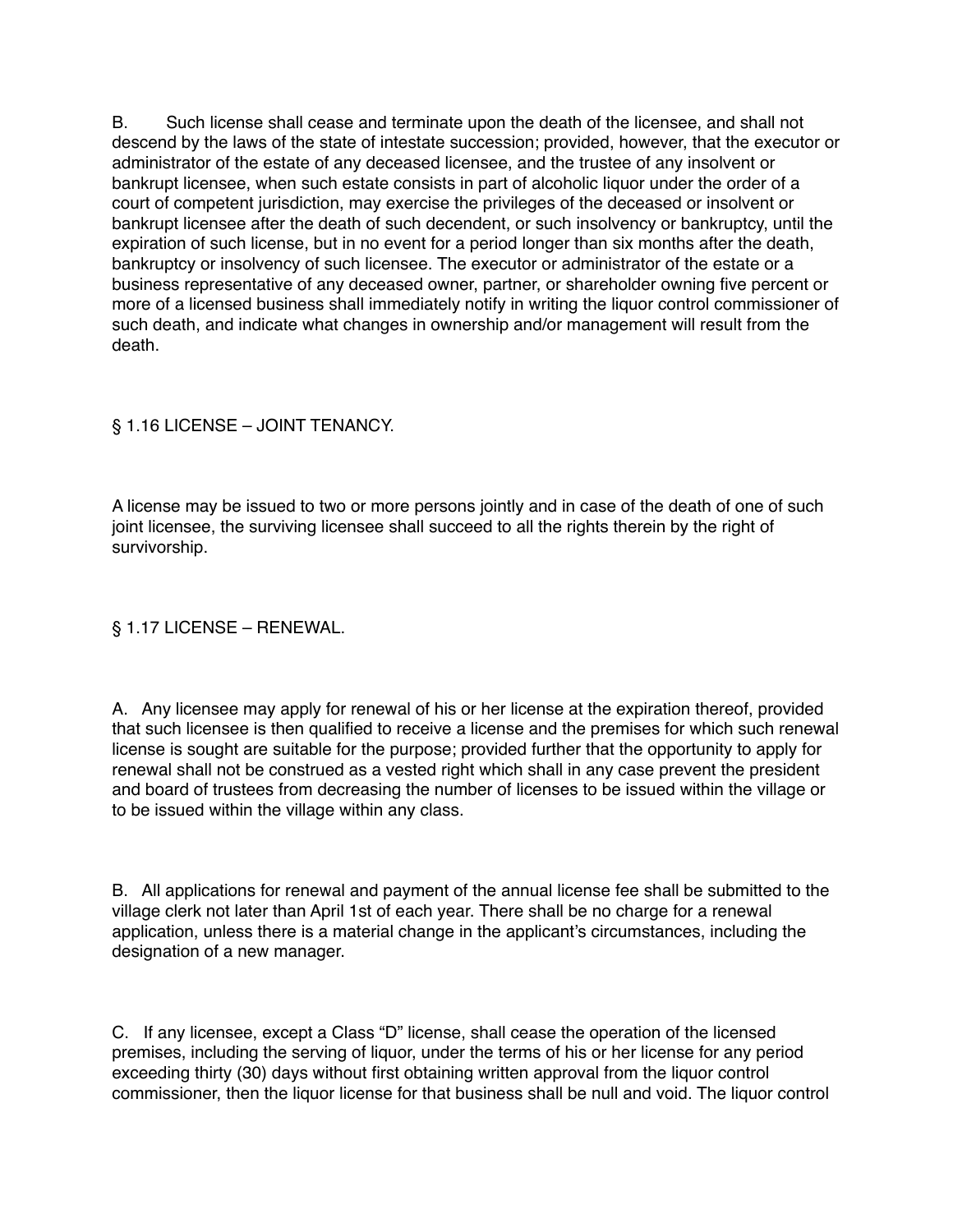commissioner may grant approval for a longer period of time only following submission of evidence of good cause for the cessation of operations. The liquor control commissioner may establish a required date by which operation of the business, including the serving of liquor, shall resume.

## § 1.18 CHANGE IN MANAGEMENT OR OWNERSHIP OF PREMISES – REVIEW BY COMMISSIONER.

A. Any changes in partnerships, officers, directors, persons holding directly or beneficially more than five percent of the stock of a corporation or ownership interest, or managers, of establishments licensed under this chapter shall be reported, in writing, to the liquor control commissioner within ten (10) days after the change. All new personnel shall meet all the standards of this chapter and shall otherwise qualify to hold a liquor license. All such changes in personnel shall be subject to review by the liquor control commissioner.

B. When a license has been issued to a partnership and a change of ownership occurs, resulting in a partnership interest by one who is not eligible to hold a liquor license, the license shall terminate immediately.

C. When a license has been issued to a corporation and a change takes place in the management thereof or in the officers, directors, or shareholders of more than five percent of the stock, resulting in the holding of office or such shares of stock by one who is not eligible for a license, the license shall terminate immediately.

D. When a license has been issued to an individual who becomes or is no longer eligible for a license, the license shall terminate immediately.

§ 1.19 CIVIL RIGHTS IN LICENSED PREMISES.

No licensee licensed under the provisions of this chapter shall deny or permit his or her agents and employees to deny any person the full and equal enjoyment of the accommodation, advantages, facilities, and privileges of any premises in which alcoholic liquors are authorized to be sold subject only to the conditions and limitations established by law and applicable alike to all citizens.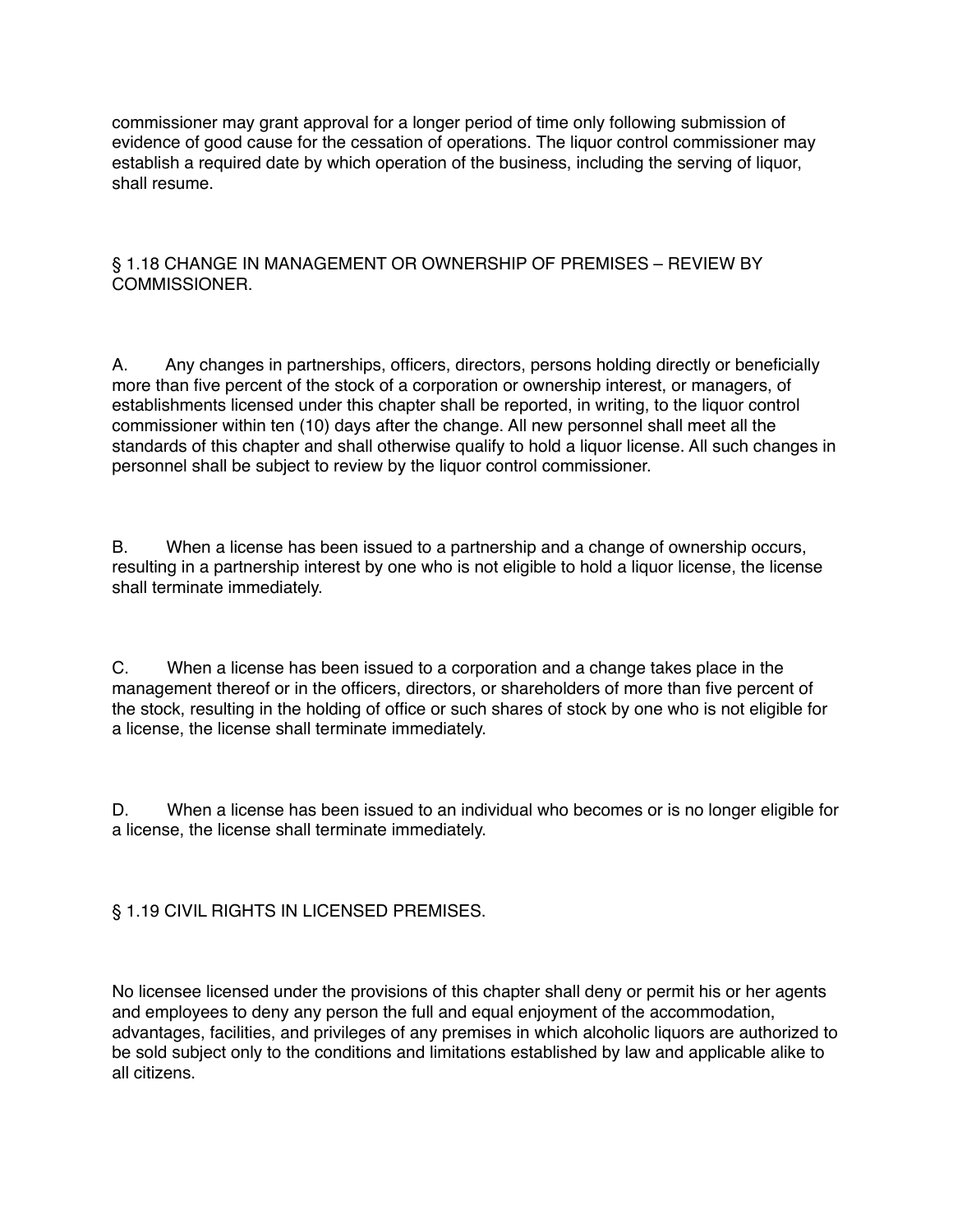# § 1.20 LICENSEE RESPONSIBLE FOR COMPLIANCE.

The licensee and his or her agents, officers, and employees shall at all times be personally responsible for the proper operation of the business, including compliance with the provisions of this chapter and the observation of all laws and regulations applicable thereto.

## § 1.21 MAYOR TO KEEP RECORD OF LICENSES.

The Mayor shall keep or cause to be kept a complete record of all licenses issued by him or her and shall furnish the Village Clerk, the Village Treasurer, and the Chief of Police each with a copy thereof upon the issuance of any new license, and shall notify each of the officers in writing upon the issuance of any new license or revocation of any old license.

## § 1.22 SELLING LIQUOR WITHOUT LICENSE PROHIBITED.

 A person, club, firm, or corporation not having a license shall not sell or offer for sale any alcoholic liquor for consumption on the premises where sold or permit the same to be consumed on the premises where sold.

## SALE OF ALCHOHOLIC BEVERAGES

## § 1.23 HOURS DURING WHICH SALES ARE PROHIBITED.

 A. No licensee shall keep open or allow his or her place of business to remain open or sell or offer for sale at retail or offer to give away on any licensed premises any alcoholic liquor in the village after the hour of 12:00 a.m. on Monday, Tuesday, Wednesday, Thursday, and Friday and after the hour of 1:00 a.m. on Saturday and Sunday (and New Year's Day if it falls on a weekday) and before the hour of 6:00 a.m.

B. No licensee shall permit and no member of the general public shall remain in or upon the licensed premises after the hour of 12:00 a.m. on Monday, Tuesday, Wednesday, Thursday, and Friday and 1:00 a.m. on Saturday and Sunday as provided above. Nothing herein contained shall be construed to prevent the licensee or his or her employees from remaining upon the licensed premises after the aforesaid closing hour. Should any person other than the licensee, members of his or her family, or his or her employees, agents, or servants be found upon or leaving the licensed premises after the closing hour, the village shall have the right to presume that the person was served alcoholic liquor after the closing hour and the presumption may be raised in any court or other legal proceeding for the violation of the terms of this section or at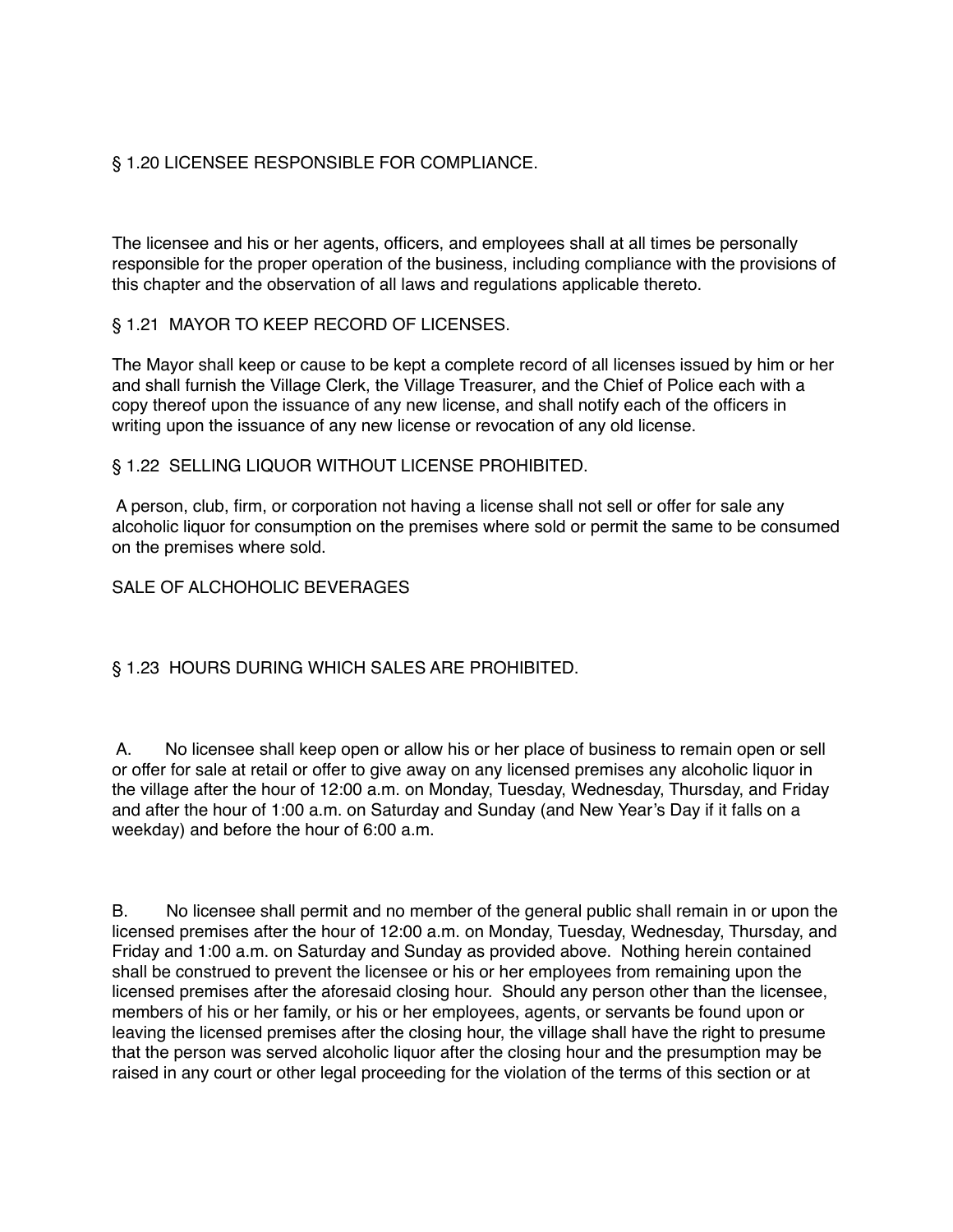any hearing concerning the suspension or revocations of the license issued to the licensee in question.

# § 1.24 CLEAR VIEW INTO PREMISES

A. No screen, blind, curtain, partition, article, or thing shall be permitted in the windows or upon the doors of licensed premises nor inside such premises which prevent a clear view into the interior of the licensed premises from the street, road, or sidewalk at all times.

B. All rooms where liquor is sold for consumption upon the premises shall be continuously lighted during business hours by natural light or artificial white light so that all parts of the interior of the premises can be clearly visible.

C. In case the view into any licensed premises required by the foregoing provisions shall be wilfully obscured by the licensee or which he or she wilfully permitted to be obscured or in any manner obstructed, then the license shall be subject to revocation in the manner herein provided. In order to enforce the provisions of this section, the Mayor shall have the right to require the filing with him or her of plans, drawings, and photographs of the clearance of the view as above required.

# § 1.25 SALES TO INTOXICATED PERSONS PROHIBITED.

A. No licensee nor any officer, associate, member, representative, agent, or employee of any licensee shall sell, give, or deliver any alcoholic liquor to any person who is, or who appears to be, intoxicated.

B. It is unlawful for any person, after purchasing or otherwise obtaining alcoholic liquor, to sell, give, or deliver such alcoholic liquor to an intoxicated or apparently intoxicated person.

§ 1.26 PEDDLING PROHIBITED.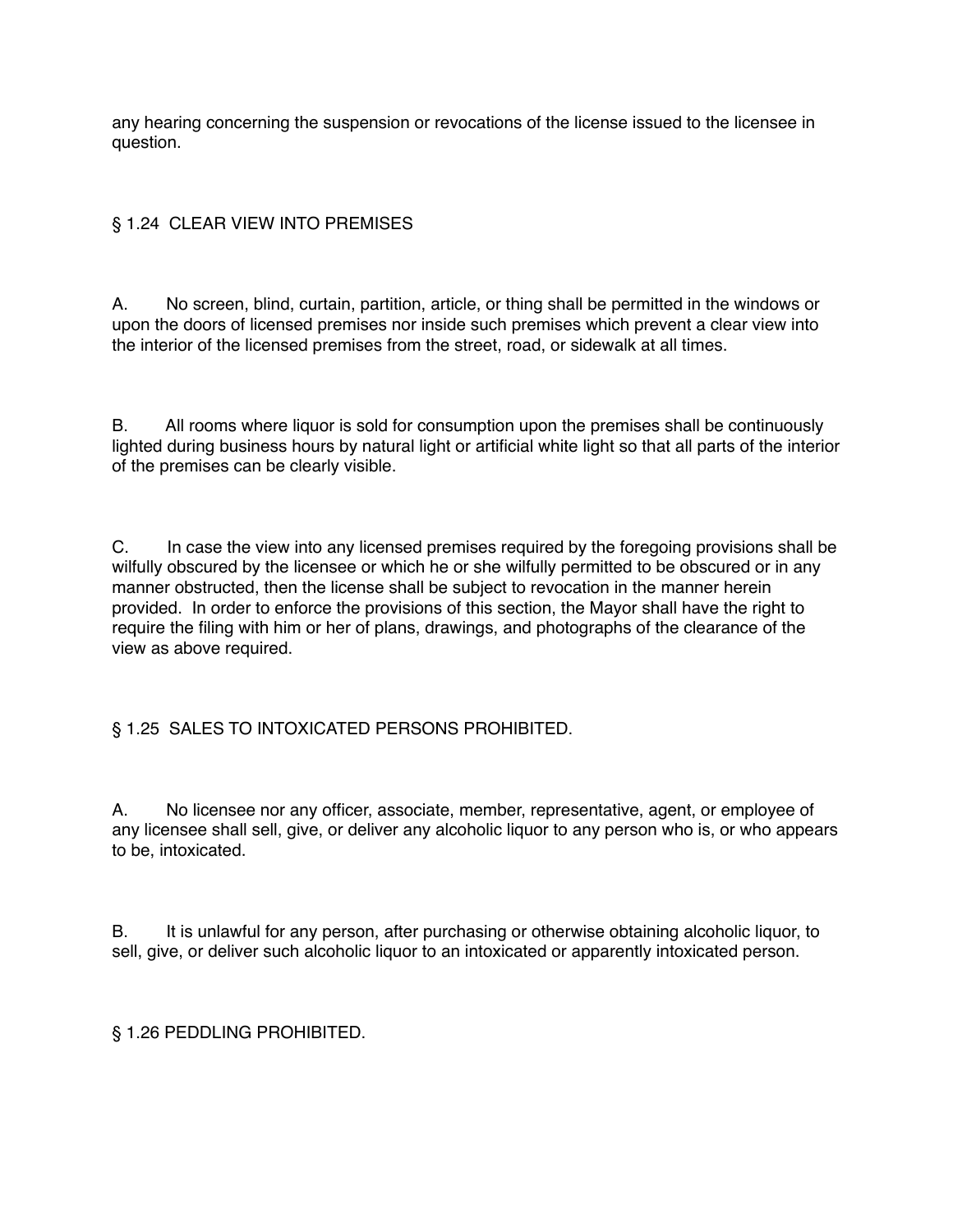It is unlawful to peddle alcoholic liquor in the village.

### § 1.27 RETAIL SALES – ORIGINAL PACKAGES REQUIRED.

No licensee shall fill or refill, in whole or in part, any original package of alcoholic liquor with the same or any other kind or quality of alcoholic liquor, and it is unlawful for any person to have in his possession for sale at retail any bottles, casks, or other containers containing alcoholic liquor, except in original packages.

#### § 1.28 DELIVERY PROHIBITED

No license shall allow for the delivery of any alcoholic beverage, including beer and wine, regardless of its packaging.

§ 1.29 RECORDS

It shall be the duty of every retail licensee to make books and records available upon reasonable notice for the purpose of investigation and control by the Local Liquor Commissioner.

REGULATIONS PERTAINING TO MINORS

§ 1.30 RESTRICTIONS APPLICABLE TO PERSONS UNDER 21.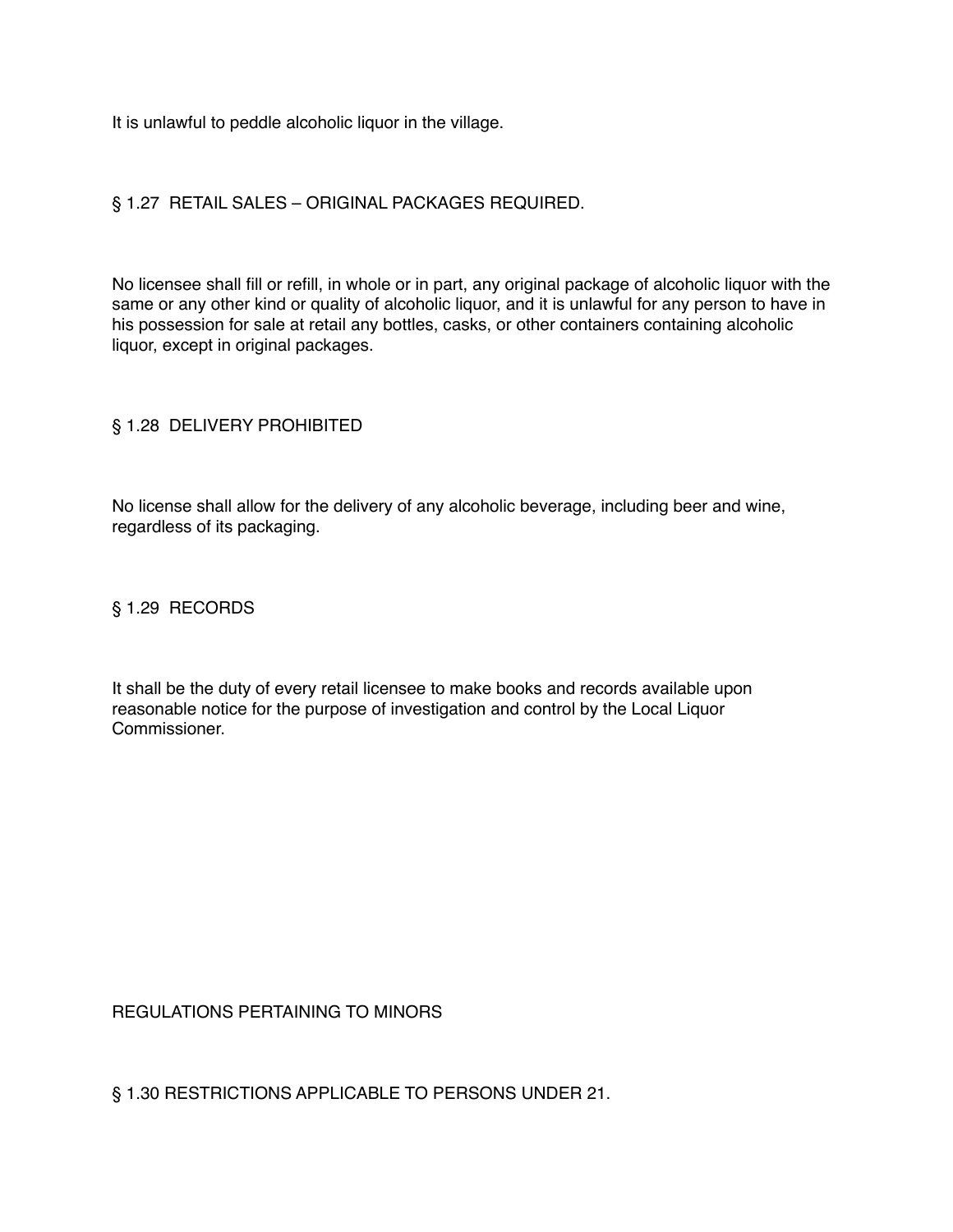A. It shall be unlawful for any licensee or officer, associate, member, representative, agent, or employee of the licensee or for any other person to sell, give, or deliver alcoholic beverages to any person who has not yet attained his or her 21st birthday.

B. (1) Persons under the age of 21 shall be and are hereby prohibited from remaining on the premises of a Class "A" license liquor holder in the area where alcoholic liquor is provided for consumption on the premises after 9:00 p.m.

 (2) Persons under the age of 21 shall be allowed on the premises of a Class "A" liquor license holder in the area where alcoholic liquor is provided for consumption on the premises only if accompanied by and under the direct supervision of a parent or guardian. No person under the age of 21, even if accompanied by a parent or guardian, shall remain on the premises of a Class "A" liquor license holder in the area where alcoholic liquor is provided for consumption on the premises after 9:00 p.m.

 (3) This Section shall not prohibit persons under the age of 21 years of age from remaining on a general area of a premises of a Class "A" liquor license holder that is primarily used for a secondary purpose, such as bowling lanes, even though alcoholic liquor may be consumed in the general area.

 (4) It shall be a separate offense for the Class A liquor license holder, bartender, or manager to allow persons under the age of 21 to remain on the premises without a parent or guardian or after the hour of 9:00 p.m. as defined by this Section, and for the minor to remain on the premises without a parent or guardian or after 9:00 p.m. in violation of this Section. In the event of a violation of this Section, citations may be issued to the minor, the parent or guardian, or the Class "A" liquor license holder, bartender, or Class "A" liquor license holder manager.

## § 1.31 SALE OR DELIVERY RESTRICTIONS; MINORS, INTOXICATED PERSONS AND THE LIKE

A. No licensee nor any officer, associate, member, representative, agent, or employee of the licensee shall sell, give, or deliver alcoholic liquor to any person under the age of 21 years or to any intoxicated person or to any person known by him or her to be a habitual drunkard, a spendthrift, insane, mentally ill, mentally deficient, or in need of mental treatment. No person,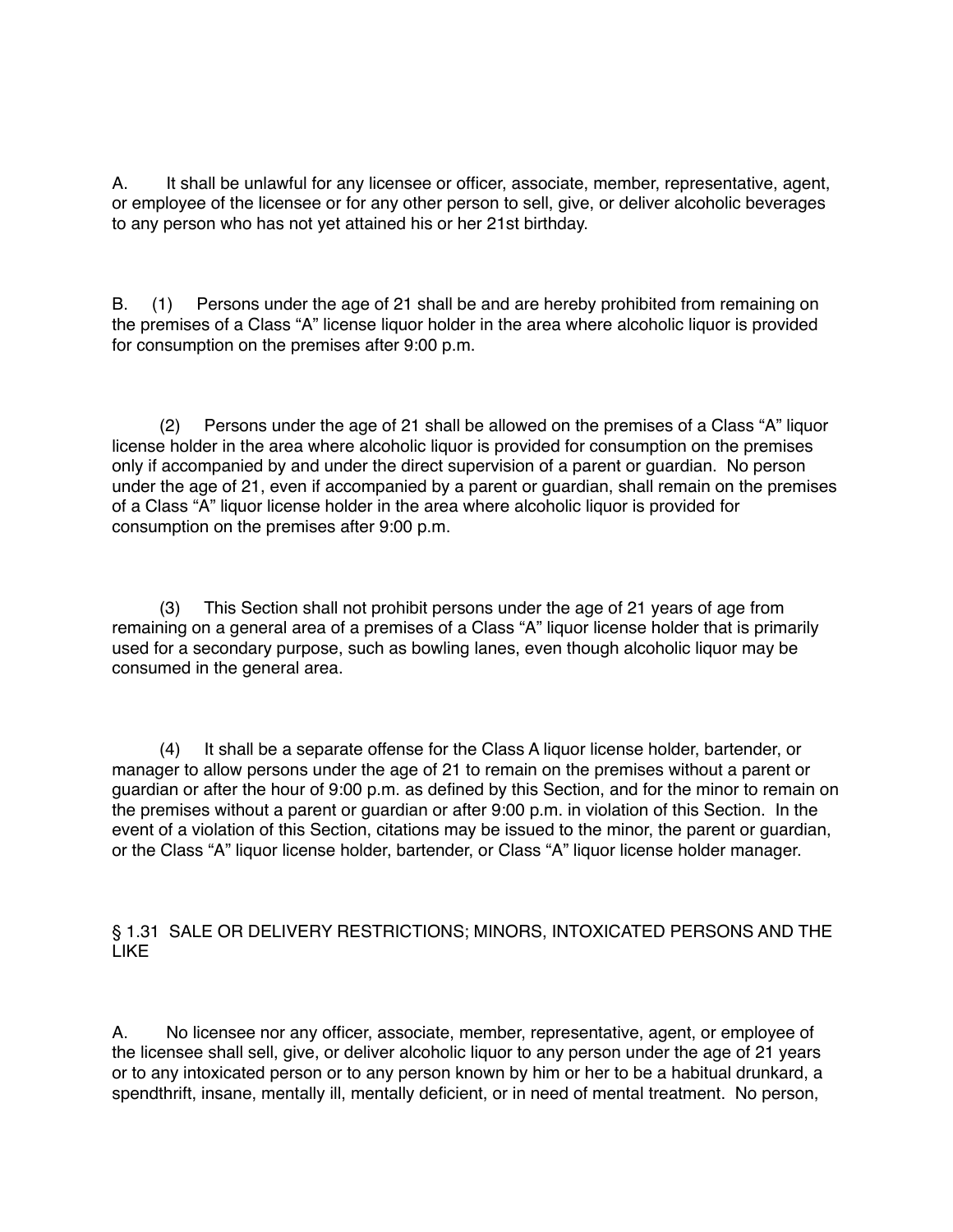after purchasing or otherwise obtaining liquor, shall sell, give, or deliver the alcoholic liquor to another person under the age of 21 years, except in the performance of a religious ceremony or service.

B. For the purpose of preventing the violation of this section, any licensee, or his or her agent, or employee may refuse to sell or serve alcoholic beverages to any person who is unable to produce adequate written evidence of identity and of the fact that he or she is over the age of 21 years.

C. Adequate written evidence of age and identity of the person is a document issued by a federal, state, county, or municipal government or subdivision or agency thereof, including but not limited to a motor vehicle operator's license, a registration certificate issued under the Federal Selective Service Act, or an identification card issued to a member of the armed forces. Proof that the defendant-licensee, or his or her employee or agent demanded, was shown, and reasonably relied upon such written evidence in any transaction forbidden by this section is competent evidence and may be considered in any criminal prosecution therefor or in any proceedings for the suspension or revocation of any license based thereon.

D. Any person under the age of 21 years who presents or offers to any licensee, his or her agent, or employee any written, printed, or photostatic evidence of age and identity which is false, fraudulent, or not actually his or her own for the purpose of ordering, purchasing, attempting to purchase, or otherwise procuring or attempting to procure the serving of any alcoholic beverage or who has in his or her possession any false or fraudulent written, printed, or photostatic evidence of age and identity is guilty of a misdemeanor.

E. Any person under the age of 21 years who has any alcoholic beverage in his or her possession on any street or highway or in any public place or in any place open to the public is guilty of a misdemeanor. This section does not apply to possession by a person under the age of 21 years making a delivery of an alcoholic beverage in pursuance of the order of his or her parent or in pursuance of his or her employment.

F. Any person to whom the sale, gift, or delivery of any alcoholic liquor is prohibited because of age shall not purchase or accept a gift of such alcoholic liquor or have such alcoholic liquor in his or her possession.

G. If a licensee or his or her agents or employees believes or has reason to believe that a sale or delivery of any alcoholic liquor is prohibited because of the non-age of his or her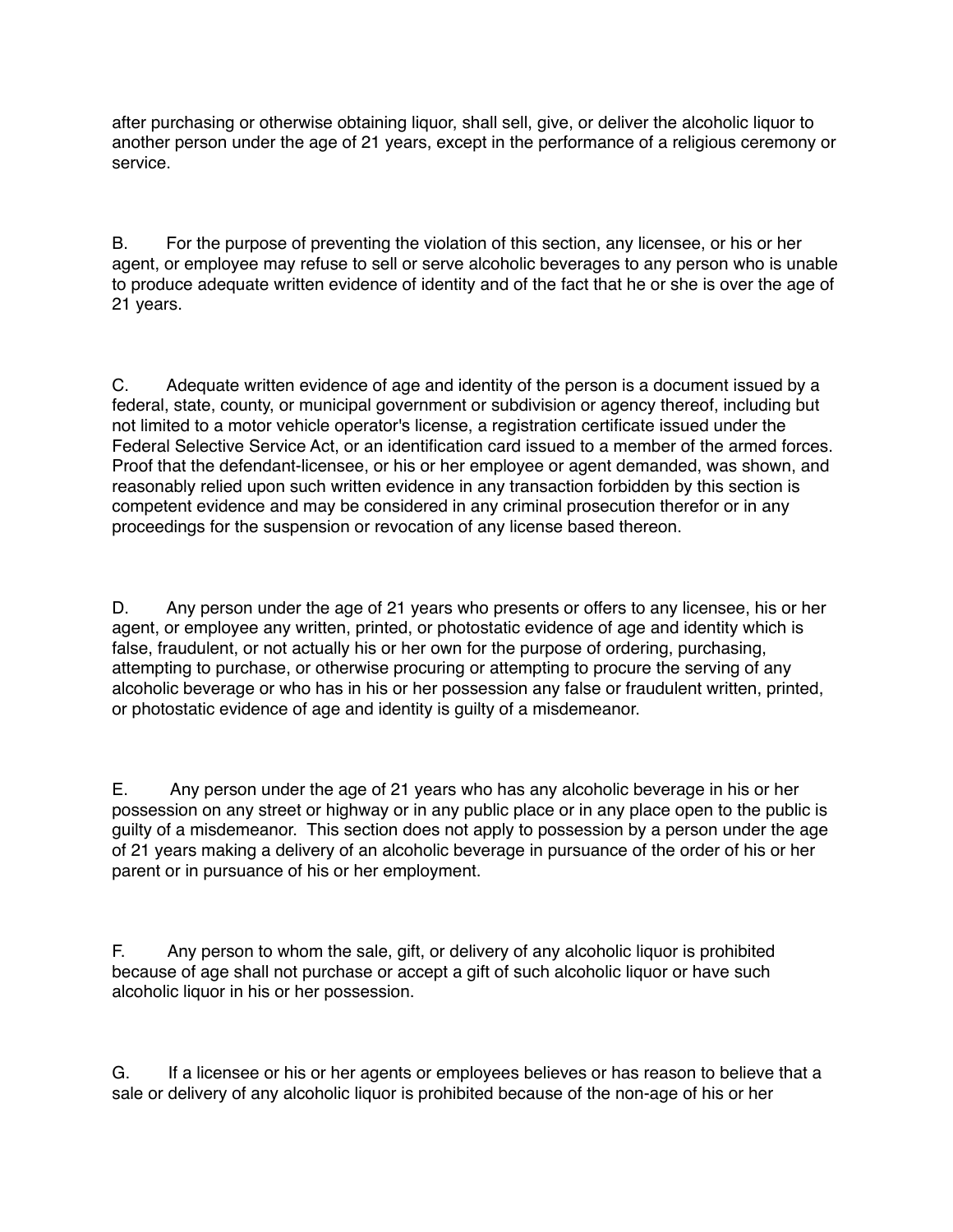prospective recipient, he or she shall before making such sale or delivery, demand presentation of some form of positive identification, containing proof of age, issued by a public officer in the performance of his or her official duties.

H. No person shall transfer, alter, or deface such an identification card; use the identification card of another; carry or use a false or forged identification card; or obtain an identification card by means of false information. No person shall purchase or accept delivery or have possession of alcoholic liquor in violation of this division. The consumption of alcoholic liquor by any person under 21 years of age is forbidden. Whoever violates any provisions of this division shall be guilty of a misdemeanor.

I. The possession and dispensing, or consumption by a minor of alcoholic liquor in the performance of a religious service or ceremony, or the consumption by a minor in the privacy of a home, is not prohibited by this section.

# LICENSED PREMISES AND EMPLOYEES

# § 1.32 EVIDENCE OF INSURANCE REQUIRED.

All licensees shall show evidence, satisfactory to the liquor control commissioner, of the issuance of a policy of liquor liability insurance (dram shop) and insurance against liability for any injury or death on account of acts of negligence, omission or violating the Liquor Control Act. The policy shall carry a minimum of one million dollars (\$1,000,000.00) per person and one million dollars (\$1,000,000.00) per occurrence for injury or death; and one hundred thousand dollars (\$100,000.00) for loss of means of support. Each licensee shall furnish the liquor control commissioner a certificate of such insurance and each such certificate of insurance shall state on its face that the certificate is not cancelable except upon a minimum of twenty-one (21) days' notice sent to the liquor control commissioner by certified mail, return receipt requested.

## § 1.33 SANITARY REQUIREMENTS.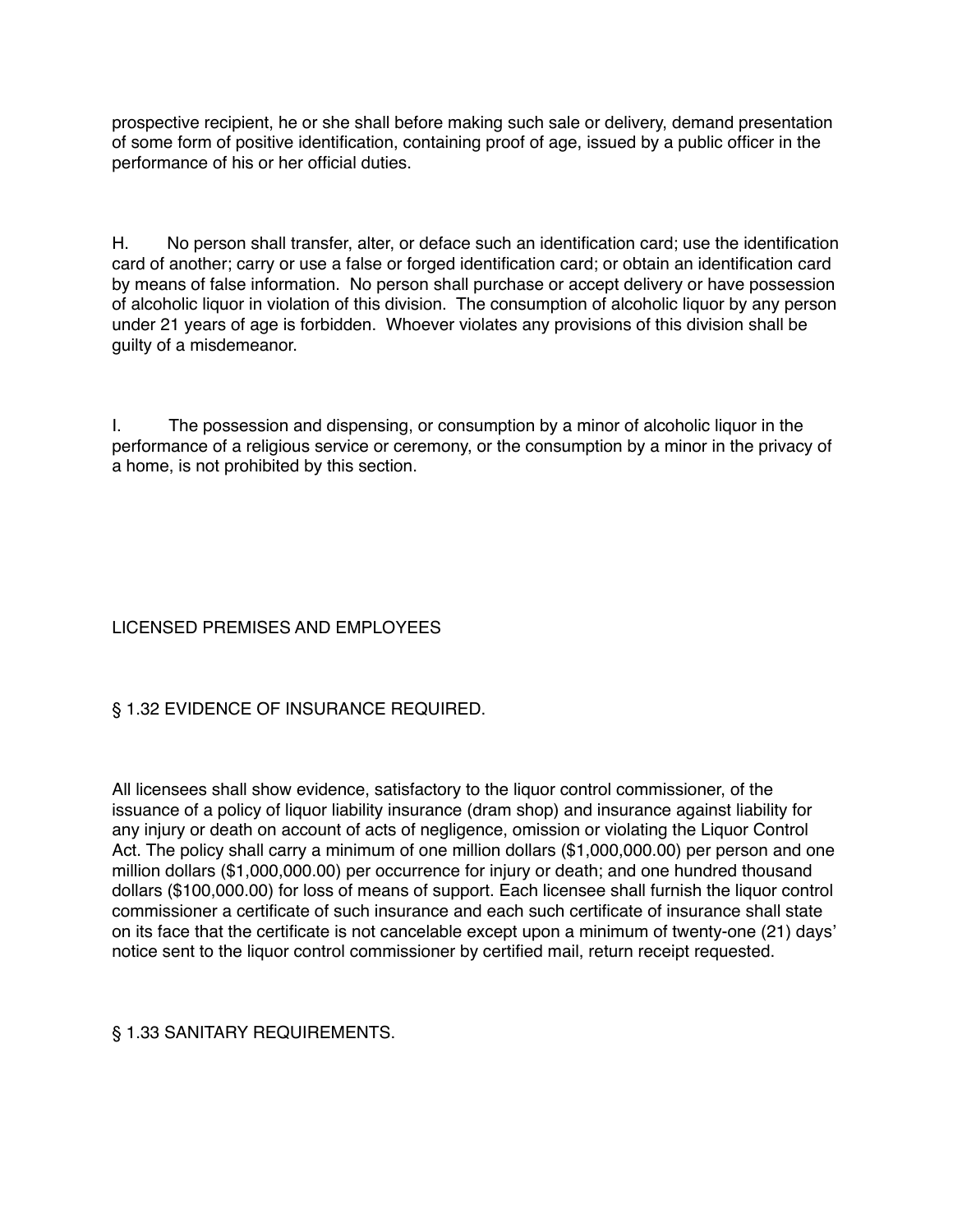All premises used for the retail sale of alcoholic liquor or for the storage of liquor for sale shall be kept in a clean and sanitary condition, and kept in compliance with all applicable federal, state, and local laws, ordinances, regulations, rules and other provisions governing the condition of premises used for the storage or sale of food for human consumption.

## § 1.34 EMPLOYEE AGE REQUIREMENTS.

It shall be unlawful for any person under the age of twenty one (21) to draw, pour, deliver, mix or register the sale of alcoholic liquor.

## § 1.35 HEALTH OF EMPLOYEES – CERTIFICATE REQUIRED.

A. It is unlawful to employ in any premises used for the retail sale of alcoholic liquor any person who is afflicted with or is a carrier of any contagious, infectious, or venereal disease, and it is unlawful for any person who is afflicted with or is a carrier of any such disease, to work in or about any premises used for the retail sale of alcoholic liquor or engaged in any way in handling, preparation, or distribution of such liquor.

B. Each applicant at the time of making application for a license under this chapter shall maintain a current certificate, or certificates, from a duly licensed physician, showing that the applicant and such of his employees or other persons who will be engaged in the preparation and service of drinks and food in and about the licensed premises are each free of any communicable skin disease or any infectious or venereal contagious disease as determined by the Livingston County health department. No licensee under this chapter shall, during the period of his or her license, engage, hire, or employ, or secure the services of any person without first obtaining such physician's certificate.

VIOLATIONS – RENOVATION OR SUSPENSION – PENALTIES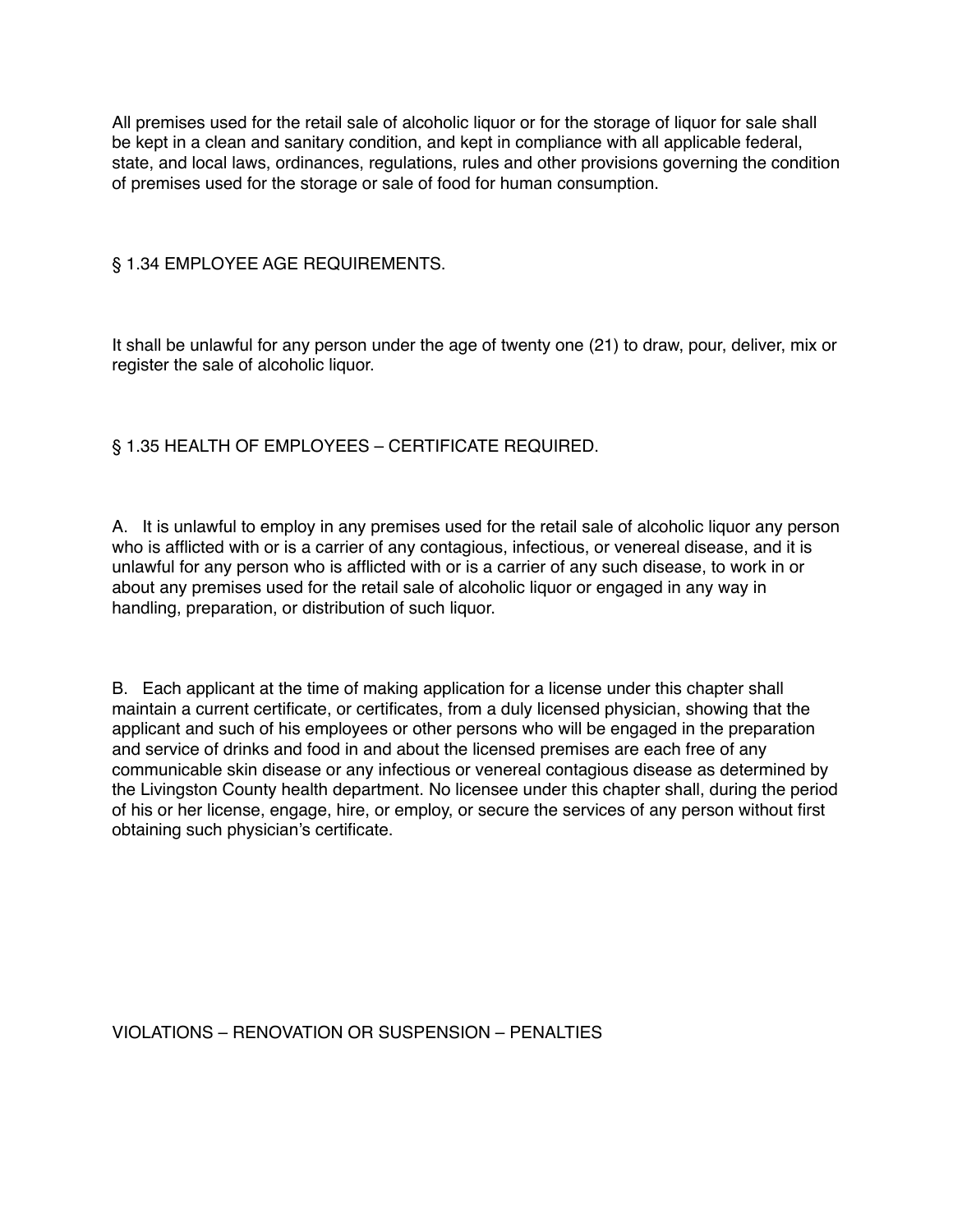## § 1.36 REVOCATION – SUSUPENSION – COMPLAINTS

A. Violation Determined by Commissioner.

1. The liquor control commissioner may suspend, for not more than thirty (30) days, or revoke any license issued by the liquor control commissioner, and may levy a fine of up to one thousand dollars (\$1,000.00), if he or she determines that there has been any violation of any state law pertaining to the sale of alcoholic liquor or any provision of this chapter, or any applicable rules or regulations established by the liquor control commissioner, or the state, or for the failure to pay any license cost or fee or any tax imposed on alcoholic liquor or the sale thereof. However, except as provided in this section, no license shall be revoked or suspended, nor fine levied, except after a public hearing by the liquor control commissioner, to commence no sooner than three days from the date of service, personally or by certified U.S. mail, of notice upon the licensee or his agent or any employee thereof in charge of the licensed premises, affording the licensee an opportunity to appear and defend, unless the right to a hearing is waived.

 If the liquor control commissioner has reason to believe that any continued operation of any particular licensed premises will threaten the welfare of the community, he or she may, upon the issuance of a written order stating the reason for such conclusion and without notice or hearing, order a licensed premises closed for not more than seven days pending a hearing on the suspension or revocation of the license thereof. The order shall contain notice of the date, time, and place of the hearing, which shall commence not less than three nor more than seven days from the date of service, personally or by certified United States mail, of the notice upon the licensee or his or her agent, or any employee in charge of the licensed premises. The liquor control commissioner shall hold the hearing at the date, time, and place set forth in the notice, giving the licensee an opportunity to be heard. If the licensee is also engaged in the conduct of another business or businesses on the licensed premises, the initial closing order shall not be applicable to the other business or businesses.

2. Appeals shall be taken to the Illinois Liquor Control Commission in the manner provided by law. All appeals to the Illinois Liquor Control Commission shall be limited to a review of the official record of the proceedings of the liquor control commissioner.

B. Violation Determined by Court.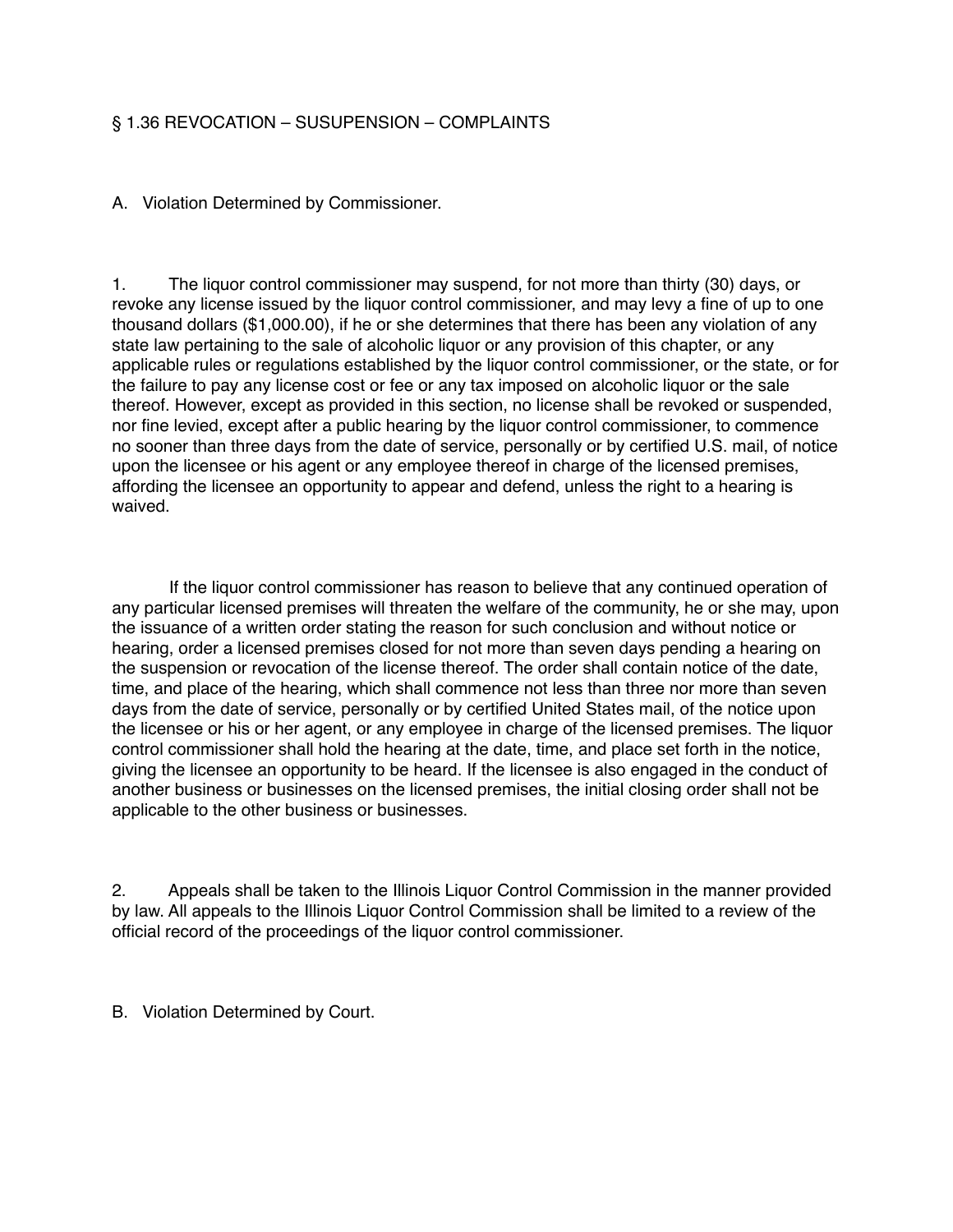1. Whenever any licensee is convicted in court of any violation of state law pertaining to the sale of alcoholic liquor, or any provision of this chapter, or any applicable rules or regulations established by the liquor control commissioner or the state commission, or any law or regulation pertaining to liquor license fees or taxes, the license of the licensee may in the discretion of the liquor control commissioner, be immediately revoked. The revocation need not be preceded by notice or a hearing for the licensee. However, the licensee shall have a right to a public hearing by the liquor control commissioner for the purpose of showing cause for re-issuing the revoked license by petitioning for a hearing within fifteen (15) days of the revocation of the license. The hearing shall be held within a reasonable time and shall allow the licensee an opportunity to be heard.

2. Whenever an officer, director, or manager or other employee of any licensee under this chapter is convicted of any violation of any law, ordinance, or provision as provided in subsection (A)(1) of this section, while engaged in the course of his or her employment or while on the premises described in the license, the license may be immediately revoked in the discretion of the liquor control commissioner, subject to a subsequent hearing as provided in subsection (B)(1) of this section.

C. Complaints. Any person may file a complaint with the liquor control commissioner alleging that any licensee has been or is violating state law pertaining to the sale of alcoholic liquor, or the provisions of this chapter or the rules or regulations issued pursuant to this chapter. The complaint shall be in writing, in the form prescribed by the liquor control commissioner, and shall be signed and sworn to by the parties complaining. The complaint shall state the particular law, provisions, rule, or regulation believed to have been violated and the facts in detail upon which such belief is based. If the liquor control commissioner is satisfied that the complaint substantially charges a violation and finds probable cause to believe the same, he or she shall set the matter for hearing and shall serve notice upon the licensee of the time and place of the hearing and of the particular charges in the complaint, such hearing to take place not sooner than three days from the date upon which the notice is served personally on or is mailed by certified U. S. mail to the licensee or his or her agent or any employee in charge of the licensed premises, affording the licensee an opportunity to appear and defend.

§ 1.37 VIOLATIONS – FINES.

A. Fines in General. In addition to the suspension of a license issued pursuant to this chapter, any person who violates any provision of this chapter may, for a first offense, be fined not less than fifty dollars (\$50.00) nor more than one thousand dollars (\$1,000.00), and for a second or subsequent offense, be fined not less than one hundred dollars (\$100.00) nor more than one thousand dollars (\$1,000.00). Not more than ten thousand dollars (\$10,000.00) in fines may be imposed under this section against any licensee during the period of that license.